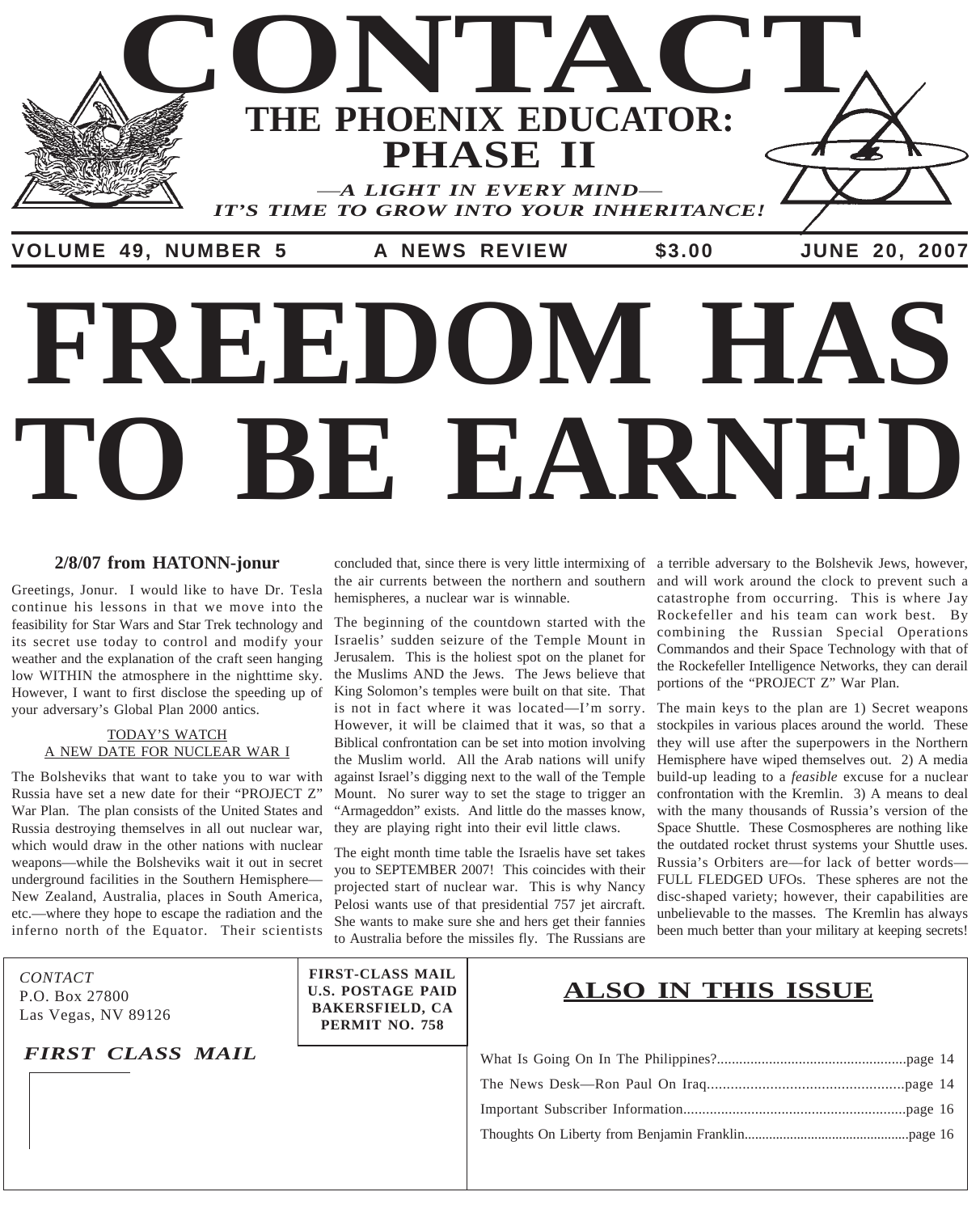craft near enough to Russia's border so they can see of the inner cities and the influence of music and if certain crucial targets are destroyed. America has Black films "brainwashing" the masses—OF ALL no more spy satellites. Russia destroyed them all RACES. thirty years ago—they control space now.

In the next few days we shall bring you up to speed on what these things mean from technology that has long existed within your capability, so as the Bolshevik Zionists ready these phases to their "PROJECT Z" War Plan, you can see it coming and avert it. Just by the mere fact of telling you now, the evil controllers have to make major adjustments in their scheme. However, they have a dozen back-up plans for every back-up plan! The Zionists are very good chess players, but the Russians are better.

#### DEMOCRATS **NOW** SAY "THEIR HANDS ARE TIED"

Now that Pelosi and the Democrats are "in", they say "their hands are tied" as to U.S. troop increases in Iraq. Every single one of them should lose their jobs! After PROMISING the American people that they would put a stop to it if you gave them the majority, Nancy turns right around and claims impotency?!!? Like I have told you before, over and **over and over: THERE IS NO DIFFERENCE BETWEEN DEMOCRATS AND REPUBLICANS! BOTH HAVE BEEN EITHER BOUGHT OFF BY THE ISRAELI LOBBY OR ARE BEING BLACKMAILED BY THE MOSSAD OR KGB! You have no form of government leadership whatsoever.** The criminal element of human society has finally succeeded in ruling you goodly people of the world. Nowhere on your planet is there a Godly man or woman in charge of a nation—NOWHERE!

God has always told you that in the End Days *evil would totally rule your world*—and you are there. How long will you wait to reclaim that which is God's? Every day the lies and heinous actions perpetrated by your government upon this blessed Mother Earth—The Grandmother Spirit, as your Native American brothers call her—grow worse in intensity and frequency. No truth escapes their lips, and still you say nothing. The few who are responding to the call to serve need every one of you to stand up in responsibility. Freedom has to be earned, dear ones; in diversity you can do nothing. You are going to find that there are more ones on your side than you would imagine. However, you will not know that unless you yourself get moving.

Write letters, make phone calls, become an active participant in the rebuilding of a nation. That is what citizens do who want to hang on to their liberties.

#### "ONE NATION UNDER GOD"

On Sunday, February 27—*SAVIOUR'S DAY*—the newly built Henry FORD FIELD Stadium will be the location of a gathering of Americans determined to save their country AND THEIR RACE. Minister Louis Farrakhan will speak to you about the coming destruction of your nation and world—IF—mankind does not unite as a Godly Brotherhood against the evil Zionist plague let loose on your planet. Detroit, Michigan, will once again become the focus of hope and change in turning around your plight. A united

And 4) Getting some kind of satellite or surveillance Black race spells the end of the Jewish Khazarian rule

For once freed from the trap, a people will seek God, and once that happens, even Satan's best troops know that they cannot prevail. God does win in the end: that too is in your Holy Book. So it must come to pass that a sizeable multitude will join the ranks of Aton's Hosts as that final trumpet sounds. And always, chelas, it will be those of your aboriginal races—who are considered by the conquerors as "pagans" and the least among men. But it was God who said that "those who were the least among you would be first, and those who are first would be last." Well, the Khazars have elevated themselves above ALL OTHER PEOPLES, and they plot to murder six and a half BILLION people—it is pretty well known where they stand on the totem pole in God's eyes. Let us take a break, Jonur. Have refreshment and regain thy balance as the fingers get used to the new pressures. They will adjust. Hatonn moving to stand by. Out.

#### **2/15/07 from HATONN-jonur**

Greetings, Jonur. May we walk in Truth and Light in this wondrous day given by Creator for our experience and lessons. Earth man is in great need of guidance in this time of Kali (Chaos), and it is of you ones of the Ground Crew that will be the lamps that shall lead the way. I come in service to Holy God Aton, The ONE Source of The ONE Light. Aho!

Let us just dive right off into the most powerful weapon mankind has at his disposal: The Pen. It has taken several days for my scribe to come into the importance of *having that which you need* to do your service unto God. You will find that it is most minimal; indeed, however, you will also find that once you pass over that obstacle things begin to come to you that are exactly what you asked for. And never is it in the form that you thought! Having what you perceive to be the "right tools" to do the job is certainly important, for it allows you to work long hours in relative comfort (though in practice that is rarely the case). However, knowing the difference in what is "needed" for the job, versus what you "want", is vastly different. Normally this discernment comes from experience—you have to *see for yourself* what "works" and what doesn't. And usually you find that it was the very first option presented to you, but instead of trusting your own inner guidance, you second-guess yourself and end up coming back later to that first choice. And of course, THEN it becomes knowing and wisdom. Yet several lost days end up becoming THE lesson instead of productive output of thy task.

Which is valuable in its own right, however, do you not see? When you learn to trust that inner guidance of The God-self that dwells within you, you will increase your production output manyfold. The subject that must be dealt with straightaway for today's lesson is the attack on your right to free speech AND FREEDOM OF THE PRESS—A NEWSPAPER OF THE PEOPLE.

#### ALL OUT WAR THE FIRST AMENDMENT UNDER ATTACK

The pens of patriots and those of the bringers of God's truth are always under the assault of your "adversary" ("opposition to"—in this case, opposed to God and man) to silence The WORD from reaching your ears. At all costs, they seek to keep you ignorant of what is being done to you. Every ploy and pretense is utilized to attack your Constitution of the United States and nullify that First Amendment. To make it illegal to redress grievances (peacefully) or to inform your fellow citizen of a pending INVASION ON AMERICAN SOIL is the primary thrust of the Zionist Khazarian manipulators in Washington. You—as a united people—must not have a voice that can speak against them, for they know it will be their ultimate undoing.

The CIA, "Scooter" Libby trial, over who told whom that Valerie Plame was a Central Intelligence operative, is being used as an all-out affront against Journalists, reporters, individual citizens **and NEWSPAPERS!** However, the intent is to stop THIS newspaper for it is the only one that gives you TRUTH. All others have been bought off, suppressed or totally infiltrated by the Jewish Khazarian evil controllers. They have succeeded in one-hundredpercent control of what enters the minds of the people. Only that which they want you to hear comes into your ears. And you are lulled into a sleep-like stupor that allows them to tell you ANYTHING and you believe it! The woman that spent several months in jail for not revealing her sources is being made the example so no one else dares defy the elite controllers without paying the consequences.

And by making it such a big show trial, the adversary insures that the rest of you regular "little" people do not get any ideas. The elite do not care about the CIA (renamed: The George Bush Center for Intelligence): it is a nothing agency that is now only in charge of the world's illegal drug market. At one time, before the creation of the National Security Agency, it was THE UFO debunking and investigation arm of the Club of Rome. Its evolvement out of the Office of Strategic Services (OSS) and the implementation of the Reinhard Gehlen German spy apparatus in the U.S. *was* very efficient. However, it is now watered down with the other intelligence "cults" of the Global Plan 2000 and is mainly KGB (Soviet), Israeli Mossad and mafia in its interests. Nothing remotely resembling public or American patriotic actions comes from the Langley, Virginia, "Farm".

One thing is for certain, however, and that is the combined assault against free speech. The Official Secrets Act in Great Britain is the law that can have a person thrown in prison **(or a mental institution) and the key tossed. And make no mistake about it, Chelas, your so-called** *insane* **asylums and hospitals where the ones who are pronounced "crazy", "delusional" or "Schizophrenic" are taken ARE UTILIZED AND RUN BY THE ZIONIST JEWS TO LOCK AWAY THEIR ENEMIES. The entire operation is a Bolshevik system for control of American dissidents and is a secret branch of U.S. military intelligence. Rent the film starring Mel**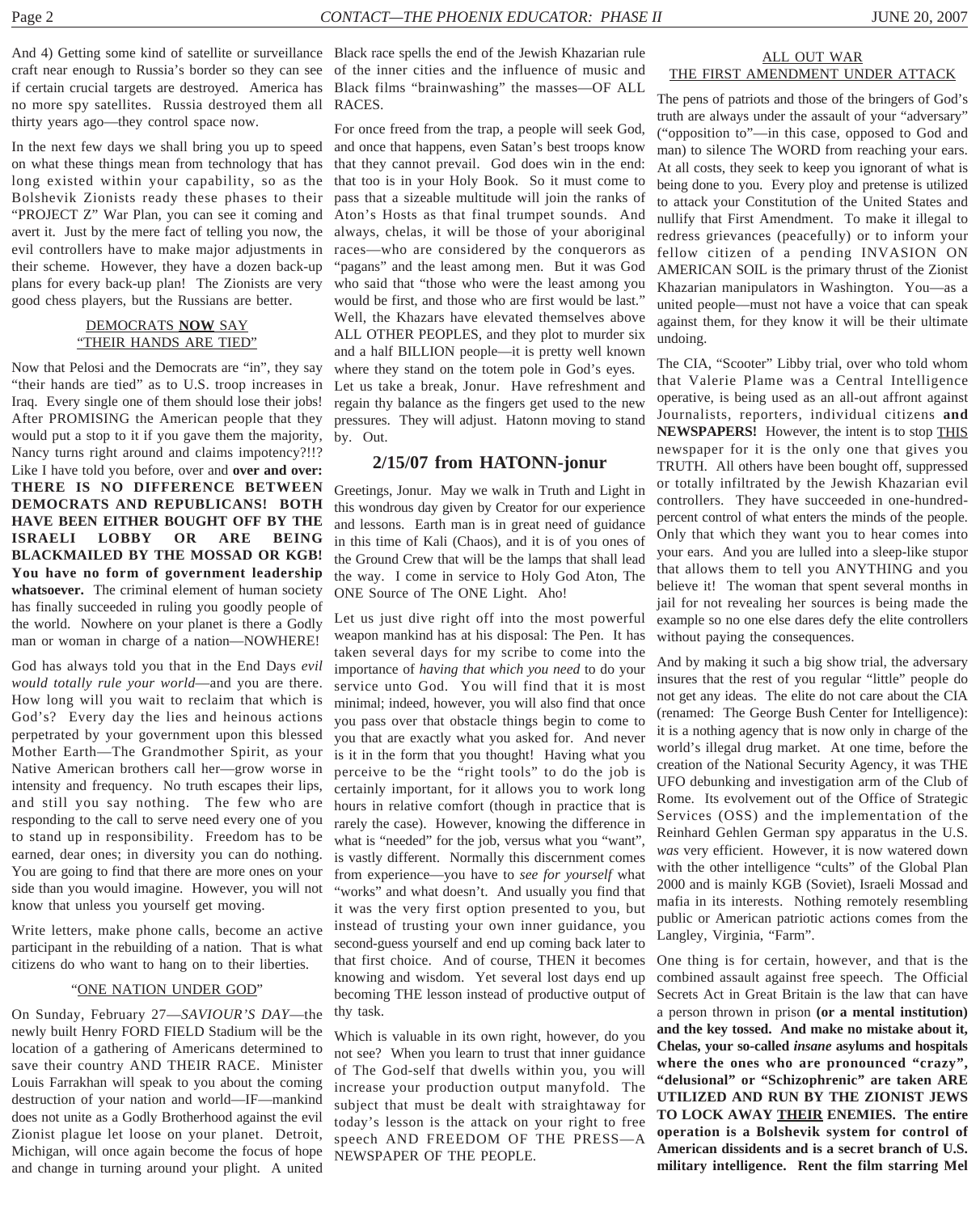**graphic—AND REAL—depiction of the allpowerful control the Mossad/KGB/CIA have over ordinary civilians. They act with impunity against whomever they want—even public officials that get in their way. "Safe House", with Patrick Stewart is another film about the same subject. At the end there is a written quote by Sir Henry Kissinger that reads: "Even the paranoid have enemies."** This is very serious. Without ever having a trial or being charged with anything, you can be incarcerated PERMANENTLY. Facilities are quietly being maintained all over the U.S. for political "troublemakers".

#### SPY AGENCIES USED AGAINST TRUTH BRINGERS

The New World Order Global Government uses its intelligence agencies to police and carry out the mandates of the Club of Rome. The entire focus of such as British Intelligence (Military Intelligence Division Six—MI-6) is to use whatever method covert or otherwise—to control the masses of your planet's population. They create terrorist organizations such as the Ku Klux Klan (KKK), the Jewish hate crime center called The Anti-defamation League of B'nai B'rith and "Think Tanks" such as the Brookings Institution. Opinion Polls, which shape the way Americans think about each other, are products of the British "social scientists" at London's Tavistock Institute For Human Relations—A SOCIALIST ORGANIZATION. Yet it tells you how to behave and what political parties to vote for.

However, the primary aim of the intelligence community is to remove all power from the people through the use of censorship. Remember the image of the Soviet Union, behind the Iron Curtain, where the people in the street spoke little or in hushed tones, especially if they passed in front of the headquarters of any of their Secret Police or KGB or GRU buildings? Hard to imagine in America? Well, you are already there. **The Hate Crime Bills passing through your legislature will make it a criminal offense to use words like "fag" or "Jew" unless you** and a ready quote from a grade school teacher about **are a homosexual or a Zionist of Khazarian** telling truth: "so you only have one story to tell." **lineage.**

Everything that the Zionists do not want you to say will be labeled a "hate crime", and it will be backed up with MANDATORY PRISON SENTENCES! And you do not even have to be heard saying ANYTHING; **if you are accused of uttering the words they make against the law, you will be picked up and thrown in jail. This includes kicking down your door in the middle of the night!** The Plan for the One World Government is not very pretty, friends, and the only way you even know about it is because of what we of the Hosts bring, along with corroboration from ones formerly on the "inside" of these spy agencies who are blowing the whistle. For they have seen too much or have participated to the point of realizing that it IS NOT for God and nation that these actions have been taken.

Most, when they are discovered (no one leaves these clandestine services—it is like joining the mafia or the Office of Naval Intelligence [ONI] whose sayings are

Gibson called "Conspiracy Theory"; it is a very interchangeable: "Once ONI, always ONI"), are not how a Republic of The People works. The Queen simply "dealt with" on the spot. Or they are ridiculed or have their characters destroyed—then are publicly "suicided". "Witnesses" are found to suggest that, "Yes, that one *could* have killed himself." And so the stories will go in the media, and the public will accept the murder as "self-inflicted". Even if evidence (like the two bullets in Vince Foster, as well as the shotgun blast and the pistol shot in Admiral Borda—among other impossible circumstances at those two "suicidings", and Admiral Forrestal's suiciding because he tried to tell the public about UFOs and other things he felt Americans should be aware of that your government was keeping secret—the list is long, indeed) is to the contrary, the public will be persuaded to believe it.

#### TIM RUSSERT IS THE SOURCE

The moderator of "Meet the Press", chief Washington correspondent AND ISRAELI MOSSAD POINT MAN, Tim Russert, is the one who leaked the information about Valerie Plame being with the CIA's Weapons of Mass Destruction team. This is how her husband, a U.S. Ambassador, was able to go to Niger and find out that the evidence linking Saddam Hussein to attempts to buy materials there was a fabrication. This blew a hole in the Bush (Zionist) excuse for going into Iraq in the first place—AND SHOWED THE MASSIVE MANEUVERING TO COVER IT UP AND PROCEED WITH THE WAR PLANS, EVEN THOUGH TOP GENERALS AND ADVISORS (SUCH AS COLIN POWELL AND GEORGE TENENT AND LOTS OF OTHERS) FOUND THAT THERE WAS NO BASIS FOR WAR.

Russert could not have appeared more guilty on the witness stand, and since it is his job to keep the newspapers in line with the Israeli Lobby and Zionist agenda, he really was scared for his life. Because if you become a problem for the big boys, they have no qualms about sacrificing one of their own to further the cause. So Russert drew on all his Mossad training and had his crutches handy on camera (for sympathy)

Jonur, break this document here in that, perhaps, it might make the deadline. Have a stretch and a bit of refreshment, and then let us proceed; we have much to catch up with. Now that you are fully supplied, all of your office needs are but an arm's reach away.

#### Salu, Salu, Salu. Hatonn moving to stand-by. **2/16/07 from HATONN-jonur**

Hatonn present in the Light of Holy God. The assault on your First Amendment is of paramount importance! Do not sleep on this one, precious friends, for your very lives DEPEND ON IT.

#### SUPREME COURT FEARS CAMERAS

Members of the highest court in your land have emphatically stated that they "do not want cameras in THEIR chamber." This is not "their" court to begin with, however; they are using it as their own personal monarchy over the people who have entrusted them with that office. And chelas, lifetime appointments are

of England and her royal brood have such lifetime arrangements for power-sharing amongst their own family. This is no different than organized crime *families*—in fact, the Italian mafia borrowed this concept from the English monarchy. This is to ensure that the criminals always stay in a position to "pardon" each other should their various schemes come to light before the public. This is why the U.S. Supreme Court is so worried: with cameras allowed to tape and record the proceedings, the American people will all too quickly realize that the "America" they thought they had—"…with Liberty and Justice For All"—no longer exists.

The adversary NEEDS secrecy and *closed door politics* in order to function. It also must have total control of all PRESS (NEWSPAPERS) because if just one independent newspaper is allowed to operate, it will eventually bring down the worst enemies of the people. They are that powerful. Why else would it be **AMENDMENT NUMBER ONE** in your Republic's Constitution? Freedom of The Press is the only thing that represents the undoing of the Luciferian Rule of any planet. Well, your adversary to God and man—made a terrible, terrible error (sin) in judgment; even the Big Boy himself was taken aback by the actions of his fallen followers. **By Interstellar and Intergalactic Treaty, there are ones that are not to be touched or the balance of "power" shifts against the perpetrator's "team".**

The overzealous, or rogue, faction of your highest participants left behind on your planet in service to evil thought they could move against My People and escape consequences. In their sick reasoning they thought that, because the hour seemed late as to the final sequence of events upon Shan (Earth), a breach of the Treaty would go unrecognized—since the adversary ruled in total anyway. They could not have been more wrong. The attack on my Beloved Sparrow, who fought mightily against the worst oppressors of mine people, has angered God in the same manner as the crucifixion of Gabriel's son angered him. What the Khazarian people always fail to realize in their blind, unreasoning thrust for lust and power is that they too fall into their own trap that is set for everyone else. The problem for them, however, is that they have no Lighted God of The Creation to extend a hand to lift them up and out of the pit.

Does God express anger? You'd better believe it! Though many do not perceive it as such, **God very, very fervently despises evil.** The breaking of the Treaty is not something the adversary is going to be able to survive, for with the removal of my scribe, who never once failed me in our mission, they have allowed for God to take off His restraints, if you will. The Power of The Creation is in the "unseen world", chelas, and it is from there that the physical manifestation is controlled and centered. This goes beyond the comprehension of your adversary, for he is a physically-oriented being. Even though he can play tricks with things that are invisible to your eyes (that still belong to the physical realm), he has no understanding beyond and into the High Heavens you ones aspire to. In other words, Satan does not exist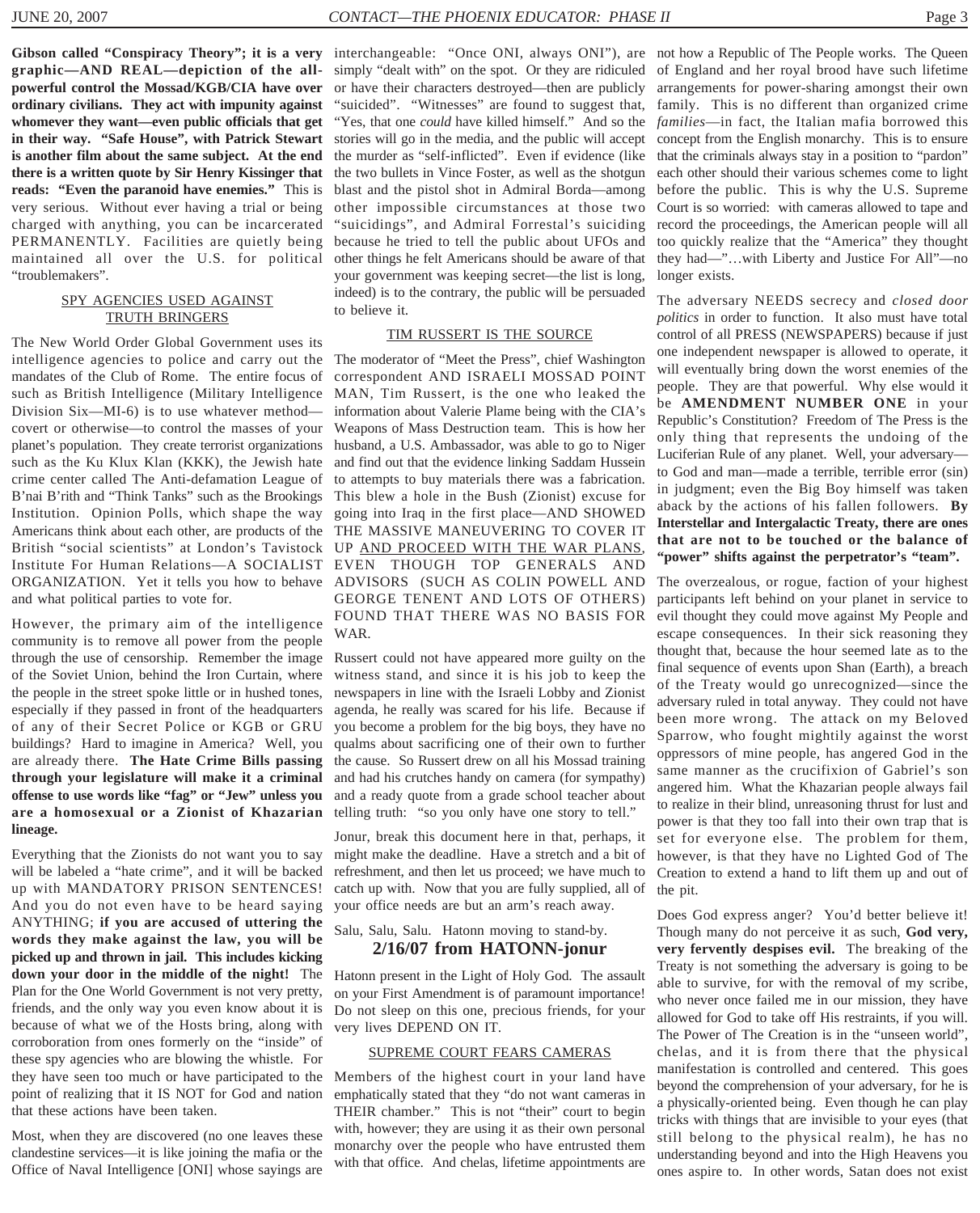he nor his fallen ones will ever have any power over God's people—once they realize who they are.

And you come into KNOWING by the act of regaining your power. Your Newspaper of TRUTH, labeled CONTACT: THE PHOENIX EDUCATOR, and your Court of Justice is where it starts. This is why one of the chief justices vehemently stated that cameras would be allowed in their chamber "over my dead body!" So be it. With such an attitude, he will Hatonn to clear frequency, please. Salu and Amen. see to it that his proclamation will come to pass.

#### AURORAL ROCKET LAUNCH, DELAYED 24 HOURS

The Bolshevik "Jews" (of Khazarian lineage) who control your U.S. Space Programs and NASA are attempting to unleash a carnage unto your world of Biblical proportions. With the launch of a rocket from Cape Canaveral carrying—FIVE SATELLITES TO "STUDY" THE EFFECTS OF THE NORTHERN LIGHTS (AURORA BOREALIS)—the Bolsheviks plan to either trigger their planned nuclear war or ignite the Van Allen Radiation Belt that surrounds your planet. They are prepared for both. The Russians have caused weather patterns to create winds that delayed the launch; however, the payload is so incredibly dangerous that even the Cosmospheres have to be careful how the situation is handled.

Remember, if that radiation belt is ignited, the effects from the plasma burn-off will be totally damaging to the eyes. This will last three to four days—stay inside and keep the windows covered! You do not have your emergency shelters and fallout-protected Domed Dwellings yet for your backyard "root cellars", so utilize what you have as best you can. The intent in the war scenario would be to hit Russia with a "onetwo punch"—first attack their strategic space complexes, followed immediately by an American nuclear first strike. And as I have stated prior to now, all that is needed is for a Bolshevik Sensor Satellite to be near enough over Russia to confirm the destruction of those key sites.

This is what heads your government and world, precious ones, and as you can see, there is a total absence of Godly-Goodly reasoning. That is because you are ruled by an Army of NON-HUMAN SYNTHETIC REPLICAS OF HUMAN BEINGS. Those entities walking around posing as political representatives of you-the-people, under the façade of bringing peace to the world, are actually the "puppets" (LITERALLY!) of your bitter enemy. The Khazars have been plotting the demise of Christianity and Christ-ness ever since the beginning, friends, and they have never lost sight of their goal of a Jewish Utopia where every Jew has two-thousand Goyim slaves! Even White slavers only had a handful as "help" on the farms. The Khazars always go too far in their Global Conquest of material desires. **IT IS their Achilles heel and, just as in generations past, it becomes their ultimate undoing and downfall.**

Jonur, I must break here to attend urgent matters concerning the rocket launch. Your planet has never been closer than this day to self-destruction. May God's ones KNOW that you will simply react accordingly in the event of an Evacuation.

Computer System has all SOULED beings "locked in" for instant identification and location, and all children will be taken into security. As for other loved ones and family relations, depending on the type of emergency that is triggered, they will be asked if they want to "stay" or "come aboard". No more and no less, for God only may "offer"; force or coercion is not of Aton of Holy Light.

#### **2/17/07 from HATON-jonur**

Greetings, Jonur. There is a most indispensable subject that needs urgent attention from all ones, and that is "SURVIVAL" PREPARATION. In addition to water and supplies, you must have habitable FALLOUT PROOF Dwellings. Above (with the proper additives to the special Shot-Crete/cement to shield against radioactivity) and below ground (a few feet of earth means the difference between life and death to protect against those contaminants) dwellings and shelters are going to have to occupy your daily thinking and planning, right up there with getting gas for your vehicles and dressing in the morning. It has to become a living—day-to-day—habit that you perform automatically. You are not going to have time to think about what you should have done or what you could do when the emergency is upon you.

#### WINTER STORM IN THE MID-WEST THIS IS YOUR TRIAL RUN

How many people were caught unprepared in the areas of your nation that were hit by the recent snowstorms? When the power went out because of ice (or other factors) and the ability to move around was halted, how many were prepared for several days of survival at home? This is the trial run, chelas; it is these LITTLE inconveniences that will get you ready for that which your adversary has planned. Just as California and other places along that Ring Of Fire in the Pacific have to prepare for earthquakes and power outages and lack of services because of damages to infrastructure, you ones from Colorado to New York must prepare likewise.

The extra clothing and propane heating and extra medical supplies (and special stores of REQUIRED medication) should be utilized from your own "survival store" within your home or storeroom. Get the extra stuff in the cupboard first, then sit down and dole out your prescribed portions. This too can be your corporate business as "Care Giver". You do not need a medical **(Khazarian "Jewish" for control purposes)** License to have a few extra doses and extra dressings that an on-call nurse or visiting caregiver would bring with them. YOU can assume that role as your corporate responsibility to yourself as the patient, and your wife (or husband) who normally "assists" with the treatment now becomes that "nurse", if you will. The corporate job is now a needed necessity-AND PAYING OCCUPATION.

This is what you are going to have to learn to do, precious friends: TAKE CARE OF YOURSELVES **WHILE RUNNING YOUR CORPORATE BUSINESSES AT THE SAME TIME.** This is what the Khazarian Jews do in secret, and that is how they

outside of this lower manifested illusion. So neither Commander Ashtar and the Ashtar Command have gained control of an entire nation. It is only a handful of your population, yet they control your medical profession, your legal profession, the banking world, the television, radio and motion picture business—and the most influential (and disturbing of all), American policymaking. Do you not see that everything your adversary tells you not to do, they do behind your back?

> They have set the rules (as lawyers and now judges) AGAINST Christians and FOR Israelis. Do you know that there is a public law that is "in the books" that outlaws Christianity? It is true. America has been given a religion of evil drawn up by Satan himself, and you know not that it exists. Yet you tout it every day, thinking it is a Godly, spiritual religion of Christ teachings. It not only is not of "Jesus'" teachings, it is the OPPOSITE OF THAT WHICH THE MASTER TEACHER BROUGHT. **Judeo-Christian is the mandatory religion the Khazar Jews forced on your nation, and it is the merging of two things that do not mix. Just as oil and water will never mix together because they are opposite in composition, so too are Christianity and Judaism. The Jews murdered Christ, remember? And now you allow those same hedonistic, PAGAN (worshipers of many gods) Pharisees to usurp the very church of the Christ-ian faith!?!**

> This is what you are up against, the prince of deception, and yet you must also survive in a physical HUMAN way while you regain the spiritual (not religious, for it is only a Khazarian Pharisee DOGMA to keep you enslaved and to pull you further from God of Light) truth that was taken from you. The physical YOU needs shelter from the elements and nourishing food and clean water. Your bitter enemy plans to deprive you of these basic necessities while they pull you down because you will be easier to manage. If you are sick, cold, tired, BROKE (of money AND BROKEN OF SPIRIT) and hungry, do you not see that the *few* can easily conquer the many? Your Social Security, the Health Care Industry and the Education System HAVE BEEN PURPOSELY BANKRUPTED! It is by design that your auto industry has failed and your airlines have all but died and are now on government "life support". You are at war with the Zionist Beast of Biblical Revelation, and it is fully capable of devouring an entire nation. Look around you: it has already eaten all of the other countries.

#### DEMOCRATS HAVE BEEN LYING ALL ALONG

The stories are now coming out that pulling the troops out now will endanger them further. They are dying every hour, so how can they keep a straight face and tell you such drivel? They will even wheel out a senator or two who was set up as a prisoner of war (for political purposes long ago—your adversary plans decades ahead, chelas, yet they have programmed YOU to be a nation of instant gratification—if you cannot have it in five minutes or less, you don't want it) in Vietnam and have him tell you that it was because of "pulled funding" that they suffered as P.O.W.s. That is a lie. The Prisoners Of War were purposely left on the tarmac because they were your Special Forces men who knew of the drugs and other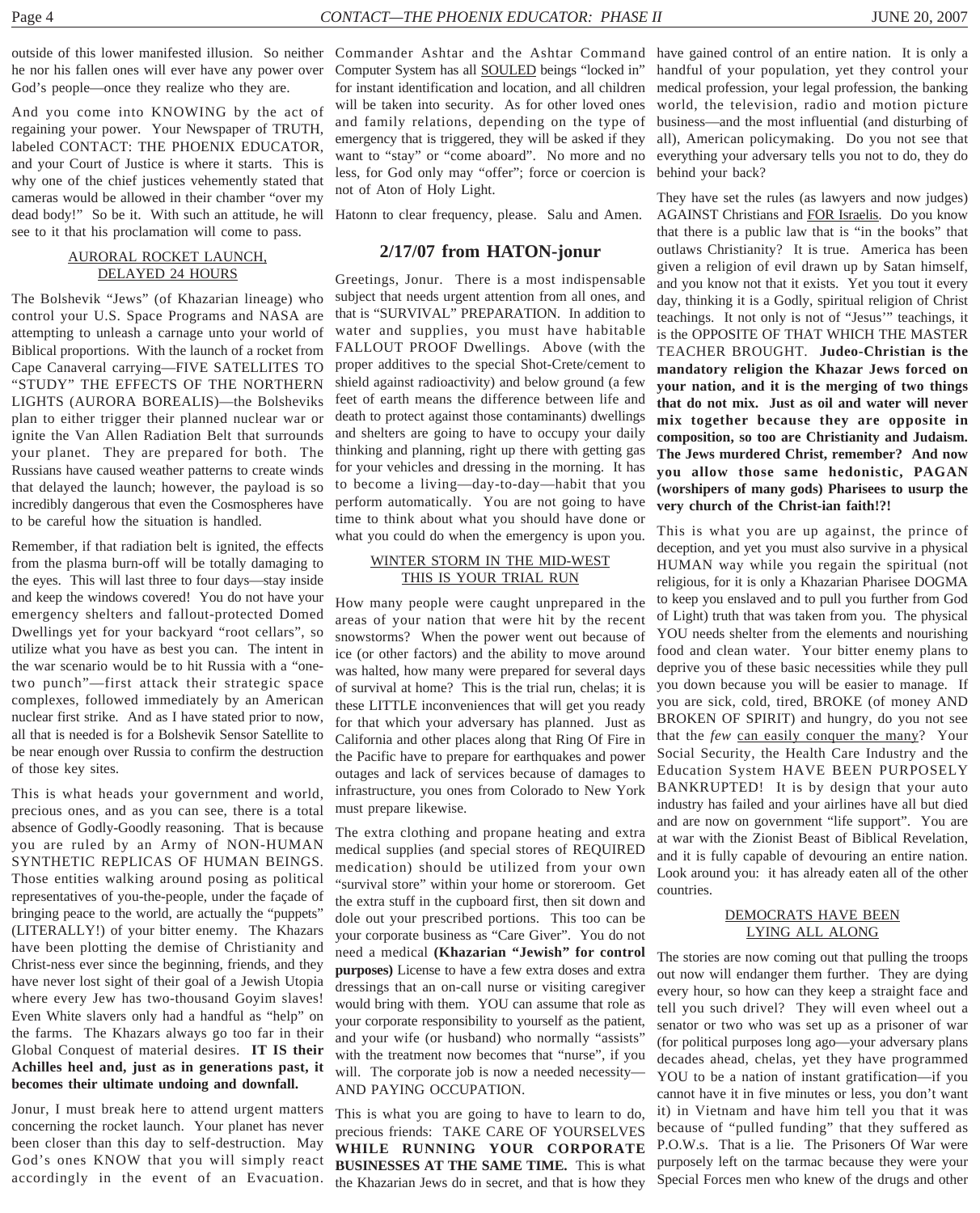secret dealings of your government.

It had nothing to do with funding—it had EVERYTHING to do with keeping the American people back home from finding out about General Khun Sa's Golden Triangle Drug Trade and their TREATY with CIA Chief, Sir George Herbert Walker Bush! The war in Vietnam (just like the ones in Afghanistan, Iraq and secretly in Iran) had NOTHING to do with what the public was told. The two reasons you as Americans were over there were first, the business of the military-run importation of cocaine and heroin, etc., and second, the Pol Pot-type mass population control techniques that were to be brought back to the U.S. The population control through drugs that was learned in Vietnam by your troops is what you see perfected today with those once-a-day pills and vaccines. The men who were left behind in Vietnam **(many are in that country to this day, all but forgotten, and yet, your senators and congressmen KNOW they are still there!)** were going to return home and tell you what they were doing over there. Especially how your government utilized them as guinea pigs in electronic, and DRUG INDUCED, experiments in population control literally sacrificing the lives of these men in Nazi-style tests of human beings.

The motion picture "Jacob's Ladder" is the most accurate depiction of what really went on in Vietnam to date. When you see battle-hardened men openly weeping at the Memorial Wall in Washington, D.C., over lost comrades and what they experienced in South East Asia—THIS IS WHY THEY ARE CRYING UNCONTROLLABLY! They cannot believe that their own government would do such a horrendous thing to their own people. But, yes, they can! They are doing it yet again. This time, however, it will be far worse because they KNOW the Zionists are planning on detonating a nuclear or hydrogen bomb over those young men—the best of your nation. The Republicans are known by the people to be willing to sacrifice your sons in war (YOUR sons, not theirs)—but the Democrats are *supposed to be on the side of the people*. So the judgment will be most heavy on these ones of the donkey's party, for their deception upon the people is greater.

As you can plainly see, the march to war did not skip a beat or make one misstep. Those original numbers of forty thousand are flowing in as REPLACEMENTS right on schedule. Only now are Nancy Pelosi's Democrats telling you the *truth*: Bush's (the Zionists') troop buildup and "surges" will proceed as originally ORDERED. The complete waste of time with those "Non-binding Resolutions" should have brought a total housecleaning of both Houses of Congress. The show-and-tell of "look how hard we tried" was not a worthy performance of even a grade-school dress-up play. They told you they had no power (yet, not at first—you were led to believe it had the power of LAW LIKE CONGRESS AND THE PEOPLE ARE SUPPOSED TO AS SET UP BY YOUR FOUNDING FATHERS) to stop the President's troop surge, and STILL they go through all the motions and dramatic, emphatic proclamations of "opposing the plan"!!

For whose benefit is this orchestration carried out?

Cheney smugly sat there in his armchair and said, **it does not matter what the democrats or the AMERICAN PEOPLE say, it won't stop the plan.** And you think you are a free society?!!? What kind of government do you have that does not listen to the people or the Congress? A very dangerous one, my friends.

#### IT IS NOT TOO LATE BRING THEM HOME TODAY!

The survival of your nation—AND THE SURVIVAL OF THOSE OTHER NATIONS AROUND YOUR WORLD WHO ARE DEPENDING ON YOU TO AWAKEN IN TIME—rests with getting your young men back to their home in America where they belong. The Zionists will come up with excuse after excuse as to why keeping them deployed is to your advantage. What about the advantage of the Iraqi people? What about the people of Afghanistan? **Do they not also have SOVEREIGNTY in their own lands?** The Jews would have you believe that they are a people of little intelligence and not enough sense to run their own nations without your benevolent guidance.

Look at what you have been led into, America: Hundreds of billions are going to be spent that you do not have! Civil war in Iraq that did not exist until you and the British got there. **(The Israeli Mossad has done a fine job with secret missile strikes on open market places, busy intersections, lines outside of police stations, buses, cars AND MANY U.S. VEHICLES, CAUSING GREAT AMERICAN CASUALTIES. Can you Christians and followers of God not see that Satan's children are mowing you down by the hundreds? Dear ones, the Khazarian Jews laugh at America as you provide them with so many sacrificial offerings in Blood and Ashes. Awaken, precious friends, awaken.)** Condoleezza Rice is going back and forth to the Middle East, Europe AND ISRAEL, prostituting herself (LITERALLY) and the United States to the evil Anti-God/Anti-Christ, as the very life blood is drained from your many wounds.

And as with the Khazarian Jewish Blood Libel against Christian children, America's many open wounds are purposeful and ritualistic in intent. Do not forget what Satanism and witchcraft are, dear ones: **THEY ARE THE OFFERING OF PAIN, SUFFERING, BLOOD AND DEATH TO A DEITY WHO DEMANDS HUMAN AND ANIMAL SLAUGHTER. The ritual of George Bush's (his father and grandfather Prescott, too) Yale Undergraduate "club", the Order of Skull and Bones Society, is to (among other things) bring a human cadaver into the crypt-like headquarters, "dress it up like Jesus Christ", gather around it in a circle, and then take turns stabbing it while uttering Satanic verses.** The Italian mafia has a phrase for a "made man"—one who has killed for "The family". The phrase is to "make your bones," and it comes directly from this Skull and Bones "mafia". Keep in mind that the CIA thugs and hitmen are one and the same as the mafia "Button Men" (soldiers or killers), and it is the leaders of this criminal cartel who are sending your men into harm's way.

Not theirs—they KNEW "it had no teeth." Not Bush. They care absolutely NOTHING for the life of the fine man who truly believes he is giving his life for his country. To the elite conspirators, the American soldier is an expendable pawn to be utilized to gain an end—no more and no less. Patriotism and the "American family" mean even less to your adversary. For they see the world as a global commodity to be divided up and that recognizes no national borders nor any sovereignty among its citizenry. Women—the fruit and continuity of all humanity—are being put in harm's way on the battlefield. Here they are raped, mistreated, disrespected AND A TOTAL DISTRACTION to the men who are there to defend the Constitutional Republic.

> Even the media has run out of images of women soldiers and amputees to put on television ads to recruit girls to undermine combat troops. A lone Hispanic girl, who was driving as part of a convoy and lost her leg from an explosion outside her supply truck, is used over and over because she said she "wants to go back." It is obvious from the public relations "spin" the Zionists have put on her story that she is being well compensated "under the table". And since no other women can be found to act in the traditional male "gung-ho" attitude, her picture and interview are recycled.

> Or the image of the first Black female Marine attackhelicopter pilot, presented in such a way as to make it seem a natural female "aspiration" to kill and be tough, when she looks like a little boy playing army. The appearance of these two or three "women" soldiers pretending what they THINK is the behavior of men in combat—or male behavior, period—is what comes across for all to see as completely silly in concept and makes a mockery of the role the male plays in human society. And that is precisely WHY the Jews have pushed for these kinds of genderbending military and traditional male attitude depictions to be introduced.

> Ellen DeGeneres, the openly lesbian talk-show host, is given such wide media coverage so as to further drive home the point of presenting a destroyed male societal concept that breeds women who want to be men. This has a huge impact on the development of children when they see these women like DeGeneres dressed up in "boy's" clothing—sneakers and a man's shirt and clumsily "palling" around in a poor imitation of a man. The wild look on her face as she stands ever on the defense of this affront to nature is evident. Her jokes with the audience, and her banter as she runs up and down the aisles and jumps around the set pieces, is her interpretation of virile maleness in action. And to give her an even wider format to display this behavior to the masses as accepted female behavior is her hosting of the upcoming Academy Award Ceremony.

> Always keep in mind that the assault against your nation is not solely bullets and missiles touted as suicide bombers and IEDs; the most effective means of destroying a people is through mental programming of the young. By manipulating what children think regarding sexual orientation and what is and is not acceptable behavior, the following generation of humans will be affected more powerfully than all the bombs dropped in both world wars.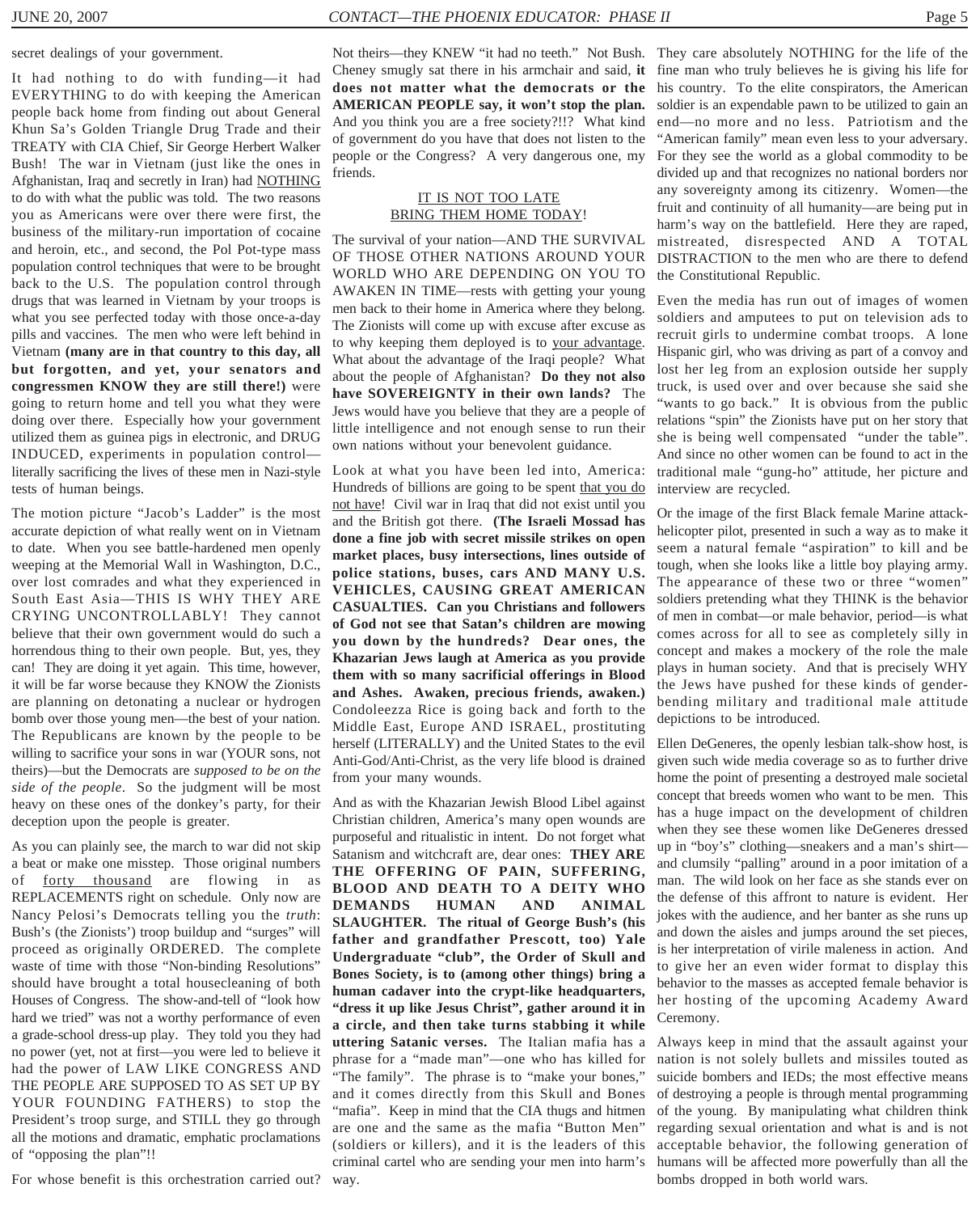for children to watch. Listen to the messages they implant about male-female relationships. One in particular called "Loonatics" shows a DARK, space age Bugs Bunny and Daffy Duck who come across a society of aliens where the men have been transformed into docile plant-like zombies who cannot speak or move from where they sprout from the ground. At the end of the female aliens' tirade about the uselessness of the male species—AND ALL MALES—the show ends with both worlds ACCEPTING THE IDEALS THAT MALES ARE INSIGIFICANT, MINDLESS IDIOTS (THAT LIKE TO WEAR WOMEN's CLOTHES)!

The war against humanity is much closer to home than you think, friends. The programmed attack against your Constitutional Republic is at EVERY conceivable level; however, your soldiers (men) and medical and support personnel (men and women) must be brought home NOW. It is the stragglers that are meant to be fully out of Iraq by Spring 2008. Do not slacken in this duty, for a nation and world hang in the balance. Gyeorgos Hatonn to clear. Salu!

#### **2/21/07 from HATONN-jonur**

Good morning, Jonur. Hatonn present in the Light and Radiance of Holy God Aton. We must catch up on news and current events today. Past and present history must be smoothly integrated so that a sound foundation is presented for your spiritual learning in this manifested experience. The soul needs to be able to relate to its surroundings in order to guide you in proper format for correct actions. That which is "intuitive" must begin to come into use so that the silent voice of God heard within can instinctively be relied upon in time of crisis.

This is how Noah heard that the flood was coming and how Joseph, "Jesus'" earth father, was told that Mary was seeded by Gabriel. The messengers are waiting to commune with you, chelas, but whether or not you meet them in your *"dreams"* or at a craft behind the hill, you must be open and prepared for that inner prompting that tells you THEY are here.

We will cover the "WATCH" and "The News Desk", and tomorrow go right with Dr. Tesla's outlayings. Mr. Cheney is in Australia (along with many of your elite—whether or not you are aware of it!) as final preparations are put in place to ignite a space war. And I'm sorry, this includes nuclear weapons as well. Remember, "Down Under" is where the elite conspirators and SOME politicians have their secret underground dwellings to ride out the coming storm. The British will be announcing that they are going to pull out their troops and leave you Americans to get wiped out. Watch what Israel and Tony Blair do, for you will get your clues as to what will happen "next".

#### TODAY'S WATCH

#### MARILYN MONROE, PRINCESS DIANA, ANNA NICOLE SMITH: ALL MURDERED BY CIA HEART-INJECTION DRUG

Central Intelligence utilizes MANY varieties of

Look at what the Jews have as early-morning cartoons poisons (and so does the Israeli Khazarian Mossad. ENOUGH TO SEE WHAT REALLY HAPPENED— The Khazar Jews have been using poison to gain wealth and power since the very beginning. Just look at your medical situation in America. **You are being poisoned every day by these newly manufactured wonder pills—along with newly manufactured diseases to go with them! They are killing you by the thousands, and NONE OF IT REACHES YOUR MEDIA for you would then know the culprits are the Jews) to assassinate people who become a problem to the elite establishment. One in particular is a "brown fluid" that is injected into the heart, and once it is absorbed into the blood stream—IT IS UNTRACEABLE!** In the deaths of Marilyn Monroe, Princess Diana of Wales and Anna Nicole Smith, the three VERY PUBLIC FIGURES had three things in common. Number 1, they became a huge thorn in the side of members of the elite Global Conspirators. Number 2, they were seen ALIVE just prior to the ambulance ride to the hospital. And number 3, a mysterious brown fluid was injected into each woman's **beating heart**—each witnessed by observers. Then come the planted stories of suicide motives, drugs, alcohol and character assassination. In the case of Anna Nicole's murder, her so-called "closest *friend"*, Khristine Eroshvitch (an M.D. and Ph.D.) worked for the killers. On the private jet aircraft, she was first to present her coached stories to the media. When the staged questions to plant the idea of suicide—"Do you think she was capable of taking her own life?"—were asked, Eroshvitch said, yeah, she sure could have taken her own life. Yet all interviews and statements up to the time of Smith's murder were to the contrary. She said she was happy, optimistic and strong. In fact, interview after interview was of those closest to Smith saying "how great" she was doing. The suicide suggestions came after those individuals were "approached" by agents of the adversarial forces.

> 467 million dollars is nothing to sneeze at concerning the powers that be, and with billions more possibly up for grabs belonging to the elite oil barons. Keep in mind that big oil, big banking and the big pharmaceutical houses ARE THE ANTICHRIST ELEMENT of you-the-people. They will make sure that those funds remain in their hands if at all possible. And they do not bat an eyelash at killing a mother **AND HER SON**—or even an infant—to accomplish that aim.

#### GEORGE JEFFREY'S JFK HOME MOVIE FOOTAGE

40 year old George Jeffrey's son said his father kept the home movie film footage he took of President John Kennedy's motorcade—including "less than two minutes" before he was shot by E. Howard Hunt (a CIA killer who recently died and is best known for the Watergate Hotel break-in to collect evidence for his CIA boss George Herbert Walker Bush that proved that Bush and President Nixon—President Ford also was in it up to his eyeballs, as I have said before were involved in Kennedy's assassination) and two other *shooters* in Dealey Plaza in Texas, from the public because "he never thought much about it." That is not why he was reluctant to come forward, friends. TWO HUNDRED PEOPLE WHO WERE NEAR

NONE OF WHICH HAPPENED FROM THAT BOOK REPOSITORY WINDOW—WERE THEMSELVES MURDERED WITHIN TWO YEARS OF THE SHOOTING.

Besides Hunt, two other men hit the president with their bullets. There were CIA/Mafia hit men all along that route—**and Jeffery's 8mm camera picked it up. You the public will never see the entire, undoctored film; however, if you had access to what they do hold—STILL it implicates your present governmental hierarchy!** The driver, William Greer, and the man sitting next to him (Greer's boss and head of the United States Secret Service!) can be plainly seen arming and then firing the shaped charge by remote control (exactly the concept of the shaped charges that are the new IEDs—Improvised Explosive Devices—[that can pierce ANY armor] that the Bush administration is telling you comes from Iran. No, that is not true. The devices are CIA/Mossad weapons WITH U.S. SERIAL NUMBERS ON THEM for use against your own soldiers so that you can go to war with Iran!) that was implanted beneath the leather inside the rear of Connelly's seat. It was aimed up at Kennedy's face and was the "blast" that took out part of his head.

It was your government MURDERING YOUR OWN PRESIDENT that was the source of any "hesitation" on the part of the owners of that film. Kennedy had printed up hundreds of millions of dollars of **debt-free money** so America would not have to "borrow" credit (money) from the Rothschilds and the British Crown. And, as hard as this is for you to swallow— Kennedy found out about the secret plans and presence of extraterrestrials AND ORDERED THAT THE PUBLIC BE TOLD WITHIN ONE YEAR. This was a worst case scenario for the Club of Rome, for all their plans are based on you ones having the wrong impression of beings from space AND the fact that they do not use money as such.

You see, it is always greed and wealth that brings down all the golden civilizations of man. The Motion Picture Complexes, called The Phoenix Project, will give you more of the "barter-like" trade that higher, more evolved COSMIC CIVILIZATIONS utilize. The interworking of individual skills, talents and products—Nevada Corporations—give each person or "family business" the ability to perpetually survive in joy and comfort doing whatever it is that you DO. Is that not a small slice of Heaven on Earth? Well, The Phoenix Project is based on the *"Love thy Neighbor"* concept, and up until now your adversary thinks it will put them out of business. Nay, nay! The elite do not need any help from us. They are fast on their way to putting each other out of business—permanently! What we offer and will provide is a means for OUR PEOPLE who want to be with us to be self-sufficient during the transition of a planet. Those who choose not to, or choose to join the establishment of the One World Evil Controllers, will find out soon enough which mode of doing business fits along with God's Ways And Means according to Laws of God and the Laws of The Creation.

BLACK MEN MADE TO STRIP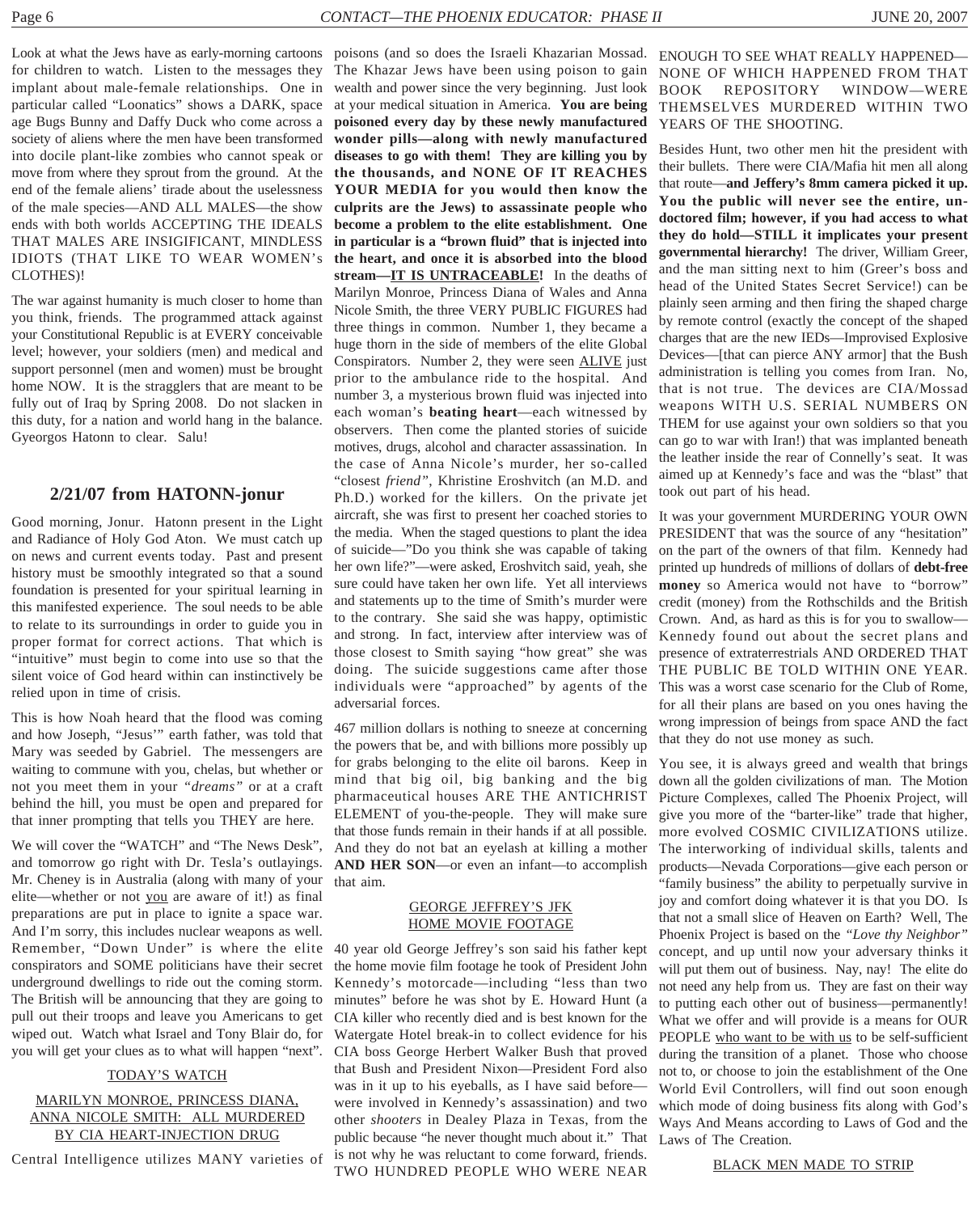#### DURING LONDON RAID SO THEY COULD BE INSTANTLY ID'D

The entire setup of the televised raid and capture of the "7/7" (you can KNOW the masterminds of the "9/ 11" conspirators of England and the U.S. from their use of those catchy little titles and dates of their terrorism acts to make your nations go to war—these dates and sayings such as "A day which will live in infamy," and "We will never forget," are so you as a nation will rally behind them) "London Bombers" was so there would be no way the White public seeing these images unfold would miss the fact that they are Black men. Your adversary wants to create a race war so that emergency regulations, followed by United Nations' enforcement, can be called up. And they will use Mind Controlled *"slaves"*, synthetic humanoid replicas, police brutality, gang warfare, riots during not-so-"natural" disasters and on and on in order to divide the nation.

Do you not see that you are already there? You are having one emergency after another—WHICH ENACTS EMERGENCY REGULATIONS THAT **STEAL AWAY YOUR FREEDOMS AND LIBERTY JUST AS SURELY AND SECURELY AS BEING IN A FEDERAL—MAXIMUM SECURITY—PRISON.** Your enemy has you, America, and the noose is tightening around your neck. However, you have been (and are continually) fed a steady stream of sweet-sounding lies that are totally deceiving the masses. In the biggest mass mind-control operation in the history of a planet, your civilization is coming to an end—and no one has put a stop to it.

#### "MS-13" SOUTH AMERICAN GANGS IN THE U.S.: THE DOOR IS NOW OPEN TO COMMUNIST INVASION

The Salvadorian street gang known as "MS-13" is part of a calculated move to open the southern border of the United States to the communist forces who are ruthless enemies of the American way of life and its people. The Latin American and Cuban forces who are allied with the Soviet Union have free reign across your borders and are killing Americans on *the battlefield*. This too your media glosses right over, if they say anything at all about the new level of military-style violence with machetes and communist bloc weaponry. Your police forces in places such as California and Texas, and steadily increasing elsewhere, are now FULLY OUTFITTED SPECIAL FORCES MILITARY UNITS. It is these paramilitary "cops" that have been trained by the KGB and the Long ago, the "Turk" was a rough and tough, swarthy Mossad.

The slow occupation of American cities by Soviet Zionists and the Bolsheviks of Lenin's evil Red Revolutionaries is almost complete. The adversary has all legal recourse nearly closed to you. Your Constitution is all that stands in the way, and that document is being steadily chipped away at by the usurpers. Why do you think they have given you **another** enforcement agency called "Department of Just as with the new *"Anne Frank"* notes and letters Homeland Security"? This one and all of the others— DEA, FBI, CIA, NSA, TSA, BATF and each State's new ANTI-TERRORISM TASK FORCE—have one way YOU are being told. There is no "Anne Frank",

Emergency Management Agency IS the secret government operating quietly right under your noses. It will be from the head of this evil branch of The Club of Rome that the last of your nation shall be swallowed up. For this one Agency is the head and tail of the beast.

F.E.M.A. will be who coordinates relocating the civilian population into your nice new concentration camps with the razor wire to keep you INSIDE. The empty military bases the Soviet Jews ORDERED closed were specifically intended to house American citizens. F.E.M.A. also will handle "crowd control" when your government nukes one or two of your cities and blames space aliens. CHELAS, YOU ARE ALL SPACE ALIENS AND EXTRATERRESTRIAL— ONLY GOD IS THE SOLE, INDIGENOUS NON-EXTRATERRESTRIAL BEING. You have been sorely lied to by the Zionists, and if you do not awaken soon from your nightmare of a world-gonemad, it will be too late.

#### THE COMMITTEE OF 300

They have many names, but "The Committee of 300" is the best catchall phrase that sums up the three hundred families that rule your world. They control all the big businesses, and they ARE the royal families of misfits across your globe. Even George Herbert Walker Bush is a "royal" member of this elite-of-elites criminal family cartel. How else do you think his family and "friends" got into politics in the first place? Because they were such humanitarians? Spare me he was not knighted by the queen because he put on a memorable state dinner or two. That *honor* given out by ol' Elizabeth II is given in recognition of very MAJOR contributions to the furthering of the aims of the British Empire. And the public—in Europe or the U.S.—is never given to know the true reason for the Knighthood.

When all is said and done, it will be these three hundred family designates, with Elizabeth at the head of the table, who will end up holding it all. **The house of Windsor is of the Khazarian Jew. They are of the Ashkenazi, German lineage and are the NAZI Jews the world believes are of the Aryan White race.** They are not—the Khazar Jews are of two distinct types: Fair-skinned "beautiful" Khazars (kings, queens, princes AND HOLLYWOOD ACTORS), and "Turkish" in complexion and in Let us take a break that you can refresh your energies. appearance (meaning "Turk" as the generic term—not merely people from what is now called "Turkey". Asiatic nomad—usually barbarian in nature. This is why "Mogul" and "Young Turk" are terms freely tossed around in the Jewish power circles in Los Angeles), and it is this unique and interesting duality in appearance that fools so many.

mission, and that is to coordinate all activities with and that has been proven. The pictures of Prince The confusion hides the true ambitions of these ones and allows for the con of playing "victim" AND "killer" (secretly) so they can clean up financially. that were created so you "never forget" the lie of the Jewish so-called "holocaust". It never happened the

F.E.M.A. This is the big one, dear ones: the Federal Harry at a party wearing a well-fitting Nazi officer uniform, laughing it up with friends, was because this is who the "Nazi Party" really is.

> You will find that the entire inhabited world—every continent—is under absolute rulership by a so-called royal family of Old World Europe. Even the United States of America is back under Elizabeth's iron thumb. You just have not figured it out yet. The Middle East war and all its conflicts are Arabs AGAINST British Israel colonialism, remember? Everyone *used* to Love America and wanted to "live like a rich American with two wives" (or two cars, as the case may be)! The kings and queens of Europe have fooled you into accepting THEIR prejudices and mandates against indigenous peoples—this way of thinking was alien to what your nation evolved into, and now you are hated **almost** as badly as England and Israel COMBINED!

> These three hundred people ALSO represent the Venice (Rome) Black (negative or evil, not color) Nobility. And it is from this Venetian Nobility that the term "Club of Rome" originates. It is a more consolidated grouping of the older ancestry of these families versus the "newer" members such as the Rothschilds, the Rockefellers, the Bushs, etc. But it is this Committee that represents the evil forces that are going to try and hoodwink an entire planet. You must be aware of who your enemy is and the incredibly small minority of human beings (or not human in a few cases) that makes up the evil that has come against you. For when you look at what THEY have put before you, it appears that humanity has no chance and they outnumber you billions to one. **No, it is not that way!** It is you of God's lost lambs that out number the wolves and greedy thieves. Part of their Hollywood Black Magic is to manifest the illusion of a vast, opposing force—because in so doing, you see your adversary as so great and powerful (like that Wizard behind the emerald green curtain of OZ) that you cower and hide your face in despair, without so much as opening your mouth.

> It is not too late, dear friends, the last nails are not in the coffin yet, but the ones that were hammered tight into that lid will take ALL OF YOUR STRENGTH TO FREE YOURSELF. You are not yet buried, so do not go back to sleep or you most certainly will "wake up dead".

> Salu, Hatonn to stand-by.

#### **2/26/07 from HATONN-jonur**

Hatonn present in the Light of Holy God. Let us move right along, please. I trust you are ready for a marathon of writing. There are hundreds and hundreds of very powerful people who do not want this information made public. As these writings go to the four (actually there are eight) corners of your globe, the ones to whom God's WORD must reach are coming into recognition of their duty and the realization that *the hour* is at hand.

> IT IS THE BELIEVERS ONTO GOD THAT YOUR ELITE FEAR MOST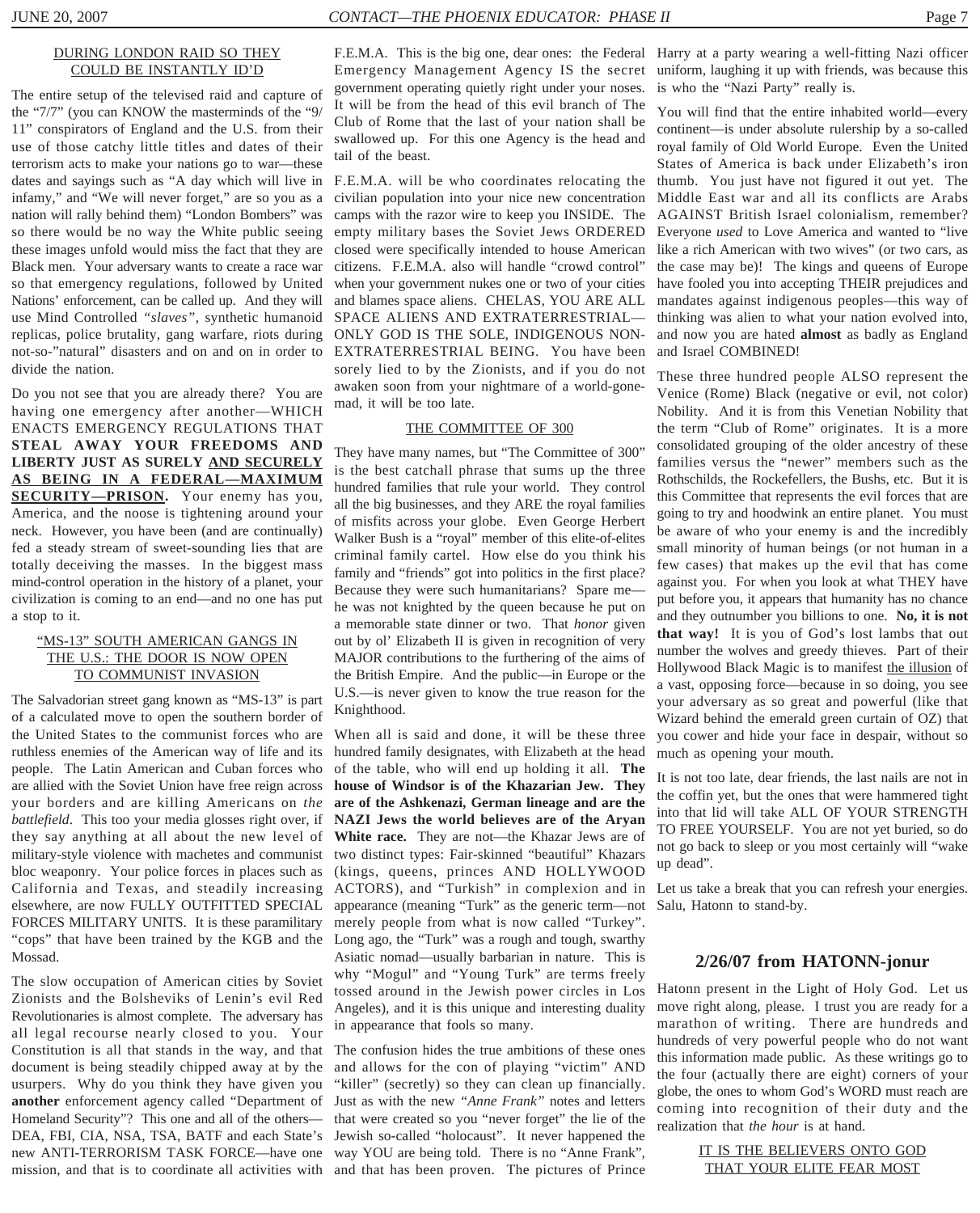Your adversary fears the ones upon your earth who Chambers Of Secrets", it was the headmaster's pet bird, easily be appealed to. And so this becomes the believe in God of Divine Light beyond all else. They do not want humanity to have faith in such a Being, for the evil controllers have no power against The Creator nor against The Creation. So it is only in the fooling of the masses, with distractions and false beliefs so that man may be "confused" about God, that evil has any hope of winning the game. And even with such victories the adversary KNOWS that, when all is said and done, God of Light wins in the very end of the play called Creation.

The Muslims, with the many errors of their religion as all religions have (including Christianity as **you practice it**), are a major force for the elite to deal with because their followers believe in a higher, better life AFTER this one. That is the major point, chelas; the fact that life does continue is the whole thrust in a nutshell. You do have continuity of experience and do not have just this one life span of seventy to one hundred and twenty six years to "get it right". Reincarnation has been removed from your Holy Books so you as a people can be controlled. And it is your soul that is captured when all belief in an "after life" is removed from your thinking, reasoning mind.

For your soul IS MIND; and it is only the higher, super consciousness of being that carries that self which has any reality to it whatsoever. This is who you are, a fragment of the infinitely greater God Mind, experiencing in a manifested *illusion of physicality*, a "physicality" that has no substance at all, but the seeming of solid reality for you to experience in—just like a three-dimensional theater play for souls to gain understanding and learning about how to behave. It is that simple. Do not babes on your plane of experience have to frolic about, and burn their fingers and stub their toes, before they can learn how to walk and ride their tricycles?

Well, it is the same everywhere in Creation. ALL newly birthed souls from the Creator have to "go to school" to learn how to behave BEFORE they come back home to the places and spaces of God. And Earth (Shan) is that schoolroom. Unfortunately, from your perception, evil also attends that same school for its own experience. The "good kids" and the "bad kids" are basically causing a mess in the classroom while God, your teacher, has stepped into the hall for a moment. (You see, God never really goes anywhere; however, the spacecraft that sit just outside your atmosphere might as well be a zillion miles away, particularly for those who do not even know that they are there.) And guess which little "monsters" (is that not what you call your children when they get completely out of control?) have gained the upper hand in the classroom? The "mischief makers" are always more clever, dear ones, than the little ones sitting quietly (or not so quietly) in the corner.

#### THE SERPENT REPRESENTS CLEVERNESS

The adversary on this physical plane of illusion utilizes the snake or serpent as his symbol because it is a perfect representation of his sneaky, cunning nature. The children of God's Hosts are represented

a Phoenix, that came to the rescue and helped the title character slay the giant "Basilisk" (def.: "a fabulous creature supposed to kill by its **breath** or **look**". In Jewish mysticism, and their Cabala or Kabala, this means **kill by poison [breath] or trickery—Medical doctors and their potions AND Lawyers whose "look" to the judge sends you to the gallows to be hanged)!** In the film, the Basilisk is an *ancient*, monstrous snake.

So while you are the "unsupervised" babes in this cosmic classroom manifest as *Earth*, the real little devils have taken over and have convinced all the others to join them in those fleeting moments of reckless abandonment. This is "free will", precious friends; each individual KNOWS what the *Laws* are. The Teacher (God) told you what they were before He "stepped out", AND they are written on *the blackboard* (written in your soul) on the wall—so there is no excuse. You cannot say, "Well, I didn't know, father." Ignorance will not serve you in this instance. Do you not see that ones must CHOOSE to be evil?

The Khazars represent that which—like that first serpent that appeared in the garden in the Adam and Eve *story*—draws you away from what you know to be correct, Goodly/Godly behavior. Evil is clever, but very narrow minded and shallow. The adversary is not "smarter" than you, he is just more focused on his goal than are you. Evil wants to have "fun" and live off of the misery and misfortune of the goodly. However, they know that "time's up" when God returns to the classroom to claim His pupils whose INTENT is to follow the rules as laid down by Him. And up until that moment, you will have to make up your mind which you will serve—good or evil—but you had best be sure which is which when that last bell rings or trumpet sounds.

Evil loves company as much as misery is said to love it. And the more *classmates* in the Earth experience your adversary can corral into wild and irresponsible behavior, the more fun (for the moment) can be seemingly had by all. But evil has lied to you. He has told you that irresponsible sexual behavior is "a good thing", that it is "okay" to murder unborn fetuses or fool around with your neighbor just a little bit to get it out of your system. And while you listen to that serpent telling you how "cool" all this is, in his cleverness he is over in chemistry class **inventing the HIV/AIDS virus and slipping a bit of it into your MANDATORY VACCINES. He figures that, if there are fewer of your little mouths around, it leaves more milk (and milk money) for him.** However, those who hold to the rules up on the blackboard left by "The Teacher" do not fall into the serpent's trap. Mother (Nature) knows best—and certainly your Teacher (God) KNOWS! The students can spare themselves much agony if they but listen to what we bring.

#### ALWAYS THE TRAP LOOKS DELICIOUS AND SWEET

by none other than the snake's worst foe—the Phoenix sensual nature—as all things are in Creation (I did not Eagle. In the motion picture "Harry Potter And The say "sexual", there is a big difference)—the senses can It never changes; the prey is always enticed into the snare by something it cannot resist. And being of a

target. Whether animal or man, it is the desire of the sensual—of the five senses—that leads to capture in the trap. So neither the adversary nor the hunter ever has to change his tactic; if the right enticement is utilized, man and animal can be lured in for the kill. However, what you have over the animal is your ability to reason all of this out. Animals are "controlled" by their instinct for that very reason so that man may control the animal. Whether for clothing, food, or warmth of soul companionship, you were given stewardship over the animal kingdom for your use IN BALANCE, as exemplified by your Native American brethren whom God labeled "Human (Higher Universal) beings". They lived with and amongst Grandmother Nature and the beasts and birds of the fields, for they knew that living in harmony with God and The Creation means living in true peace and ecstasy, and not what some group of "pagans" come in ships voted in as correct behavior.

The classroom of Earth is full of many delicious and sweet and exciting things to excite and "turn on" man, for this is as it should be: God is abundance. It is in the abuse, misuse and greed for the pleasures upon the physical plane that your adversary has you at a disadvantage. You see, he is an expert at these things that feel "good" to your senses. Be they your sense of taste, touch, smell, hearing, sight—they are all ONE sense, the sense of feeling. In this manifested, illusory classroom—which only SEEMS to exist—everything in The Creation is composed of Light Waves, what you call electricity. These light waves are "felt" by all your senses at different frequencies, a different frequency for your eyes, a different frequency for your ears, and so on.

It is this frequency vibration difference that "feels" different to each of your five senses (of which you have four more that man is not yet aware of, which correspond to God's half of the Universe and pertain to that which is considered, by man, as the "Unseen World") and causes those "good" sensations—or "bad" ones, as the case may be. Your adversary KNOWS HOW THIS WORKS and uses the medical profession as a most insidious "cover" to exploit this knowledge over you to great advantage in his favor. When your Holy Bible says, "My people are destroyed for lack of knowledge," this is what is being referred to. And as with Pavlov's salivating dog, the elite have found the right electrical frequencies to trigger your sensual impulses within your brain to control you through conditioned reflex response. In other words, you can be manipulated without even thinking about what you do. Almost like animals that behave on instinct for their particular species, MAN NOW IS CONTROLLED BY OUTSIDE STIMULI INDUCED BY OTHER MEN.

This is very serious, chelas, because it allows one group of men to literally make slaves of another group of men, and to accomplish it without the "slaves" knowing what happened to them or who the slave-masters are. In fact, the ones in charge are falsely looked upon as the saviors of the day for putting the shackles (AND THE POISON) in place.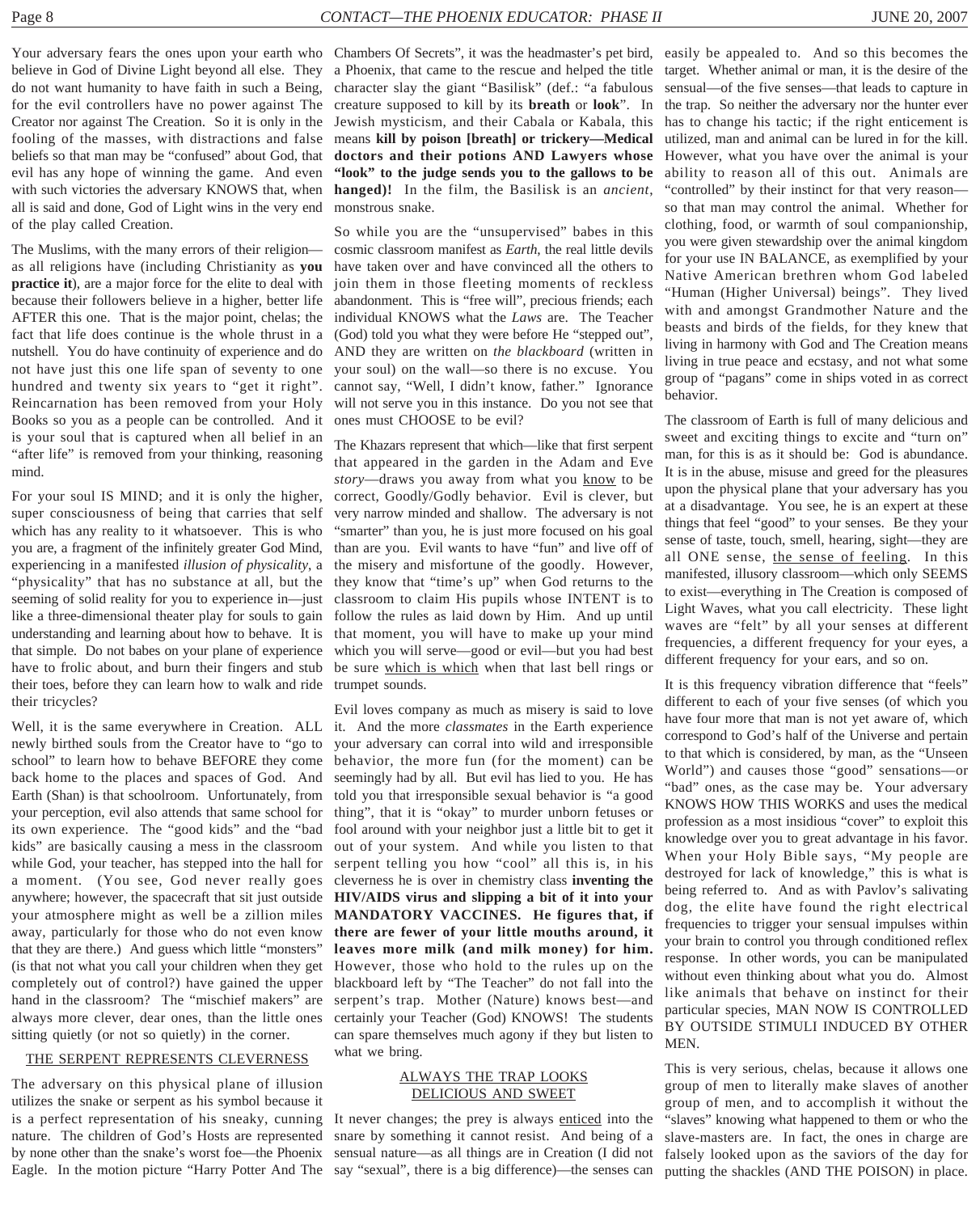#### YOU-THE-PEOPLE WILL DEMAND YOUR OWN ENSLAVEMENT

Your adversary has developed all types of methods for manipulating your reality and the Light Wave Universe you exist in. Since you are made up of electricity and nothing else—just a symphony of frequency vibrations interacting with each other—the thought pattern that represents "you" can be altered by radio electric beams and waves impacting your being. These are the beeps, tones, ringing, humming pressures and other sensations you experience in your head that do not seem to come from any specific location. They stop and start and they never seem to "go away". In that classroom description of the rowdy children, there are multiple experiments going on where the evil, clever ones are playing with the emotional make-up of entire sections of the class, utilizing little gizmos they pieced together from their simple lessons about electricity. Keep in mind that you too could have learned about all this "neat" stuff; however, you were too busy "having fun", jumping up on the tables, eating poisoned sweets, and boys and girls chasing each other because some self-appointed "expert" told you it "feels good" so it is correct behavior.

With all those distractions, the clever little serpents have no trouble SECRETLY plotting and planning all types of little experiments behind your back. And since you are all familiar with children making up pretend words and codes that only their friends understand, **they add to that the MADE UP, CLEVER, SEMI-SECRET CODE LANGUAGE OF YIDDISH! purposely created to be confused with Judean Hebrew so that only the little serpentworshipers understand the speech—OR THE WORDS—AND HOW THEY ARE USED.** All the while, ALL ones in the Earth classroom have free-will choice, yet the promise of sensual pleasure always outweighs those laws and rules left by The Teacher. The little snakes do anything and everything to entice you away from what your reasoning mind has told you is correct. The delicious lure is always right there—whether it is food, sex, or money (and they know money is used to buy more of the first two) ever beckoning to the unlearned and undisciplined pupil.

And so it is with the adult today. You have been so conditioned by the various methods of control over your "reality" that you are now doing the unthinkable! Your freedom loving, God revering nation is asking for—no, DEMANDING—THAT THE ADVERSARY TO GOD ENSLAVE YOUR PEOPLE. YOU ARE CALLING FOR THE SUPENSION OF YOUR RIGHT TO SPEAK FREELY AND HAVE DEMANDED THAT YOUR WEAPONS BE TAKEN AWAY. THE ENFORCERS ARE HERE IN YOUR NATION AND HAVE SET UP MILITARY COMMAND POSTS TO START GATHERING UP THE CITIZENRY. Those loans are being called in, dear friends; and just as the property owner brings the town marshal to toss you and your belongings out into the street, British Israel has the foreign troops AND THEIR EQUIPMENT in place to do the same to an entire country. And you are already under MARTIAL

Admiralty Law—that gold fringe that was added to decision to follow God and that which—for the most your flag in 1933-34 was not done just to make the stars and stripes look pretty.), just one Emergency Regulation away from full implementation.

#### HIGH-LEVEL TIT FOR TAT: CHENEY'S PLANE GOES DOWN

Also keep in mind, friends, the elite do have enemies; you would not be told at all if your vice-president's I have chosen to follow that inner knowing that directs aircraft went down in flames. And whenever the cover story is "mechanical trouble" or an unexpected "emergency *landing*" in Singapore, which suddenly becomes "a planned stop" (against all evidence, plans and announcements to the contrary), you can KNOW something very serious needed to be covered up. A lot of maneuvering took place to give you the appearance of a salvaged Cheney flight. This is no different than having stand-by, duplicate space shuttles ready on a moment's notice to fly into Edwards Air Force Base whenever the televised one that was launched gets shot down. These are important clandestine battles being fought and covered up right before the eyes of the people. Iran and Russia will not sit on the sidelines while the Zionists attack yet another Muslim country. Do you not see that America is not supposed to "win" this one? Daily the cards are being stacked against you.

The New World Order is going to be built upon the ashes of American sovereignty. This IS the British Israel/Khazarian Zionist PLAN; there is no intention of leaving you alone and letting you just "be". The space war is heating up, and the Zionist military planners, known as Bolsheviks, are positioning themselves with striking bases in Poland and those former Russian satellite states so The PROJECT-Z War Plan can proceed on schedule. And this makes the situation increasingly dangerous for the civilian populations around the "Star Wars" bases and the MX Missile railroad cars, as well as other launch-facility locations. For the Russian Space Command will fire on those targets within a moment's notice if they have to, and collateral damage will be most extensive indeed.

You must regain control of your nation, America, for the sand is all but out of the hourglass. Talk to all who will listen to reason, and join in the cause for Peace Under God, because the alternative is too terrible to risk. Show that there is still some Light and Hope left on your world worth *"saving"* lest you forget what happened when Lot, from your Holy Bible, searched for that glimmer of hope in his day, and found none.

Hatonn to stand aside, please. Salu

#### **3/2/07 from JONUR**

LAW (MILITARY LAW, which means British I never doubted their existence. Since I have made the Good morning. I am being allowed to share two experiences with you that for me crystallized my understanding of this path I am on and my connection to God and the *Unseen World*. I, like everyone else on this planet who claims to be human and of Earth origin, have to go on faith and belief from our own experiences as to what we believe reality to be. From an early age, I have always suspected beings and Angels that I could not readily see with my eyes, yet

part—is invisible to my five senses for the remainder of this life stream (and in all other experiences where I have a conscious "choice" to serve God and The Creation), I feel it is necessary to record for myself and those who know me—WHY.

#### WHY YOU? WHY **NOT** YOU?

all of us. I am fully aware that there are ones who are here for different reasons and that there are those who are at different levels of understanding regarding Spiritual Growth. Every waking moment for me will be to further my Spiritual understanding and also to strengthen my Spiritual Connection to what we call "God" of Holy Light. That means that, through these daily writings, my service will be recorded as to the lessons and experiences of this (and in other realms) assignment I "volunteered" for at some past stage of my continuing unfoldment as a fragment of our Creator Source. I know now why our work here is referred to as "Journalism" and the Phoenix JOURNAL. It is a living record not only of a planet's evolvement (like the Dead Sea Scrolls or the more complete Sumerian Texts in Iraq), but also of the evolution of the species of man himself.

I, like so many others, have often wondered aloud: "Why would it be me?" There are so many people who all seem more worthy to write EVERY DAY and turn this world around. I understand that there is no one job greater than the next and that one day all ones will be "receiving" with pen and pencil (or paint brush, piano keys or electrical engineering, etc., etc.) to bring hope and peace back into the world. But when I allow myself to ponder, "Why me?" I hear the Commander's words coming back to me: "Why not you? Who are you that you are so special that it shouldn't be you!?!" This usually shuts me right up— I remember His early lessons in Tehachapi and it all makes perfect, reasonable sense.

The thing that I could not get around was that there were SO MANY PEOPLE WHO COULD NOT SEE THAT. I read every book I could find at the school library and the bookstore that dealt with UFOs, aliens from other worlds and "BIG FOOT". Those subjects held more fascination for me than almost everything else in the *"real world"*. Though I blended in as best I could, there was no way I was going to ignore the only thing that seemed "real" to me. So no football, basketball or chasing girls: my interest—for the time being, anyway—was in the great mysteries of the world.

#### WHAT ARE "GHOSTS"?

 I come from a family that has little stories passed down here and there of relatives who experienced unexplainable things, and I have read of people all over the world having similar experiences. So I knew there was something to them. All these people could not just be hallucinating these things. But what puzzled me most was the two distinct types of people regarding these phenomena: Those who believed in them, and those who did not. The skeptics did not really matter to me for I considered myself to be a skeptic. And that is just a person looking for proof one way or another. I was looking for proof of their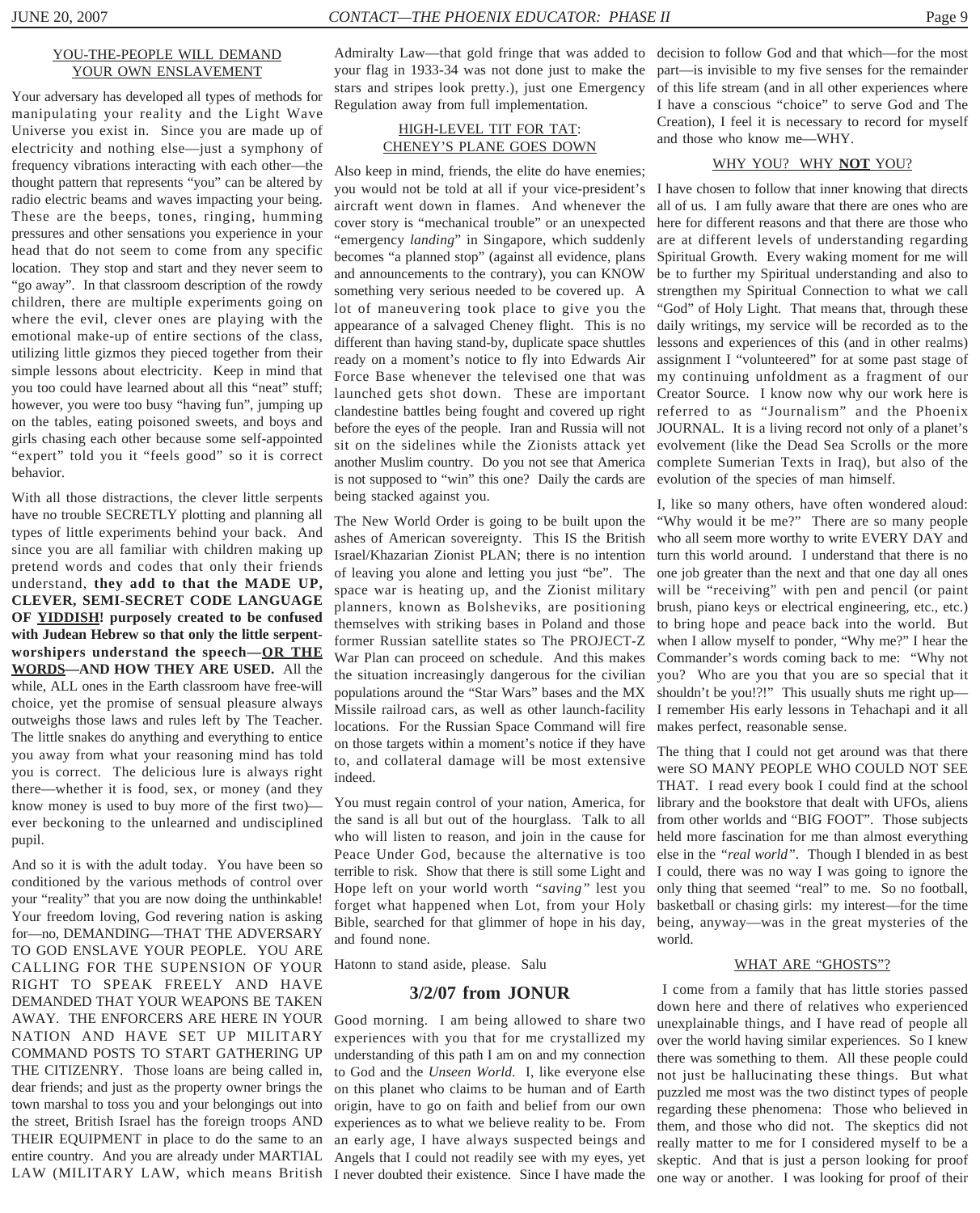existence for I had no doubt that there was/is an going amiss. J.Z. Knight and her personal life started was gazing at it would be Steve. But he couldn't see unseen world.

I read the "Seth Speaks" books and "Bashar", as well as others like them. Barney and Betty Hill's hypnotic regression of their alien encounter stayed with me day and night for years. But when I came upon *The Sleeping Prophet* named Edgar Cayce, I relaxed a little and realized that the unexplained wasn't all spooky stuff (where you slept with the light on as long as possible—until father finally told you to keep it off). Cayce, seemed to tap into it and do some worthwhile things in the real world: medicinal healings, with a few prophecies thrown in for good measure. Then after I got out of school, I discovered the so-called "channelers", people who left their bodies completely so that a "ghost" would be allowed to come in and entertain an audience. (Channeling is different than "receiving", which is how the Hosts of God communicate at this time. Receiving is a radio signal that is pulsed to a person trained to translate the pulses into English. So there is no song and dance, along with fortune telling to further mislead the masses, but only information offered in TRUTH for you to do with as you will.

I was fascinated. But not because of the "channeler" experience—that seemed totally natural to me. Whether or not a particular channel was "faking it" was not even an issue to me; what was truly amazing was how many people did not believe such a thing was possible! That is when I began to suspect that I was in a group that was light years ahead of the masses. Through my military and Hollywood learning, I discovered that it did not matter what a person's occupation was; there was still a huge divide between people who believed in what had become known as the "occult" and those who did not. This is when I discovered the difference between "occultism" and "spirituality".

There was indeed a large group that believed in the unseen world, and this new (to me) group I put into the category of negative energy expression simply because of their secrecy and their obvious Satanic or Luciferian ideals. It is this group, I discovered, that came to be known as what I regard as The "Secret Government". This is when the whole thing came into sharp focus for me. That is why Commander Hatonn said to know The Laws **and then read everything. Because once you truly LEARN, you can never unlearn. And then measure everything against those Laws. If they deviate one iota—it's false.** So I began to get a very clear idea of who was goodly and who wasn't so "good". Looking at their behavior was the surest way to tell, for me.

I knew ghosts or discarnate beings/spirits existed (even before I finally saw one), but I was in no major hurry to see them yet. I knew that would happen in its proper sequence. But two "channelers" were going to be my first major lessons in the direct effects and affects of the unseen world on our physical seen world. I remember the Commander telling us that Dharma cut her teeth on the book on Ramtha, which had been my first book on this subject. And for years I studied everything that "The Ram" put out; however, I could tell that on the human side, or physical day-to-day stuff, things were

going far into left field and into purely physical things. I retained the inspired teachings and let the rest fall away.

Then at the precise moment I came to that decision, completely "out of the blue" an opportunity from an unrelated source introduced me to Mafu. I spent an entire year, most of it at his side as Penny Torres' unofficial "bodyguard". Her husband Tony and I became friends, and I was allowed to casually observe the goings on. But what fascinated me most was that, even though I had never met J.Z. or Ramtha, Mafu said that he presented himself exactly like him. And when I saw a tape of Ramtha, I saw it was true—they were nearly identical in speech, attire and mannerisms. Mafu said he did this on purpose so people would see that the teachings were the same. And like the Commander said, both brought truth at first, but then the same physical preoccupations took over. I watched as it went from spiritual inspiration into a humanistic focus—just as I had read about J.Z. Knight and exactly how Lao Russell had done to Dr. Russell. When you fail to follow those Laws as given by God, the result is always the same.

#### THE UFO

Before my time was up, I spent the last few months looking at video tapes and books about ufos and aliens. That's when I came upon a startling find, something that I witnessed myself when I was about eight or nine years old, but never forgot. And since my brother, who is one year younger than me, was there that day, I did not allow it to fade and become "just my imagination" over the years. We both have a vivid memory of what we saw. While looking through the video tapes, I came across Billy Meier's 8mm footage (when you could still find all of it) of the Pleiadean Beam ships in Switzerland—and I froze. I could not believe my eyes—there was a familiar sight I had not seen since I was a kid in a friend's backyard! There was no mistake: it was the same type craft.

My brother and my best friend were a few doors down in his backyard doing what little boys do, playing with homemade slingshots, spinning each other in circles until we fell flat onto the warm summer grass, who knows; but we found ourselves staring up into the blue sky. It was perfectly clear and clean (the sky does not get that blue anymore—I would imagine because of pollution and other causes) except for one cloud over the yard. This cloud gave us a reference point and it allowed us to get some idea of size and distance for what we were going to see. My brother called my attention to something he said was moving over us near the cloud. At first my friend and I didn't see anything other than the cloud. We lived a few miles from the small city airport, and small Cessnas regularly flew overhead as they took off and climbed to altitude. But none were around at the moment.

My brother began to grow more excited as it got closer, but try as we might, my friend and I could see nothing. My friend Steve was an out-of-doors kid; his father would take us fishing on his boat, and Steve had gone hunting with his dad, who made his own bullets. Steve knew the different birds and woodland critters of Michigan, so if anybody could spot what my brother

a thing. My brother has always been a little "special" as to seeing things most of us cannot (or have not) seen. I was about to give up when he guided my vision to a certain spot—then suddenly it was right there! (Years later in the book Sipapu Odyssey, when "Steve" [incidentally my brother and my friend are both named "Steve"] and "Diana" approached the space craft of breathtaking form that "gleamed in the sun like a giant silver disc poised to sail into the distant forever … Steve remarked that he had not seen the craft until they were quite near relative to where he felt it 'should' have been visible. Due to its large size, it should have been visible for a long distance, and he inquired as to why they had not seen it sooner. Gyeorgos answered that there is an electromagnetic field around the craft which would cause it to be invisible when the field is activated. Once an individual's own personal vibrational frequency was elevated, however, it would always be visible. This scene from the story pops in my mind. Just as with the many Cosmospheres I would see in California, people right next to me had trouble finding them or could not see them at all!)

There it was, a very shiny, silver metallic disc. You could see the shadow on the bottom and the ports or windows near the top. But the most striking thing to me was the way it floated and "bobbed" in some unseen waves or current, yet it was in full control of its movements. It deliberately changed direction and came closer and moved directly over our heads. Now that I could see it, it was impossible for me NOT to see it. Even when I'd look away, I had no trouble coming instantly back to this shiny disc. I emphasize "shiny" because I have held gold, Swiss Credit oneounce bars and have seen silver coins, and it was brilliant like that. So when the Commander says their ships utilize a lot of gold, you can literally SEE it.

My friend Steve was going crazy trying to see what we were jabbering so excitedly over. So I tried every way I could think of to point his head and vision to this disc, but he could not see it. So I settled myself to take it all in. I looked at it carefully, and then compared it with the cloud nearby. It was definitely of some size—meaning it was larger than a car, for instance. But it was hard to measure how much bigger than a car. Two or three times or ten times bigger—our little brains were trying to figure it out. Then my brother saw an airplane coming from the airport (my friend had no trouble seeing that), a small Cessna, slowly gaining altitude and making its way across the clear sky. Soon it was apparent that its course was going to take it directly into line with this disc.

We wondered if they could see each other as the distance closed. It appeared to us that perhaps the airplane did not see the craft. Normally you can hear the plane's engine change pitch and you always can see the pilots steer towards or away from the airport to go to Canada or on different courses or when they are just "joy flying" and making lazy circles. This one just flew right toward the shiny object. Then just as we waited for someone to make a move, the disc instantly stopped bobbing and was completely stationary—that movement alone was starting. Then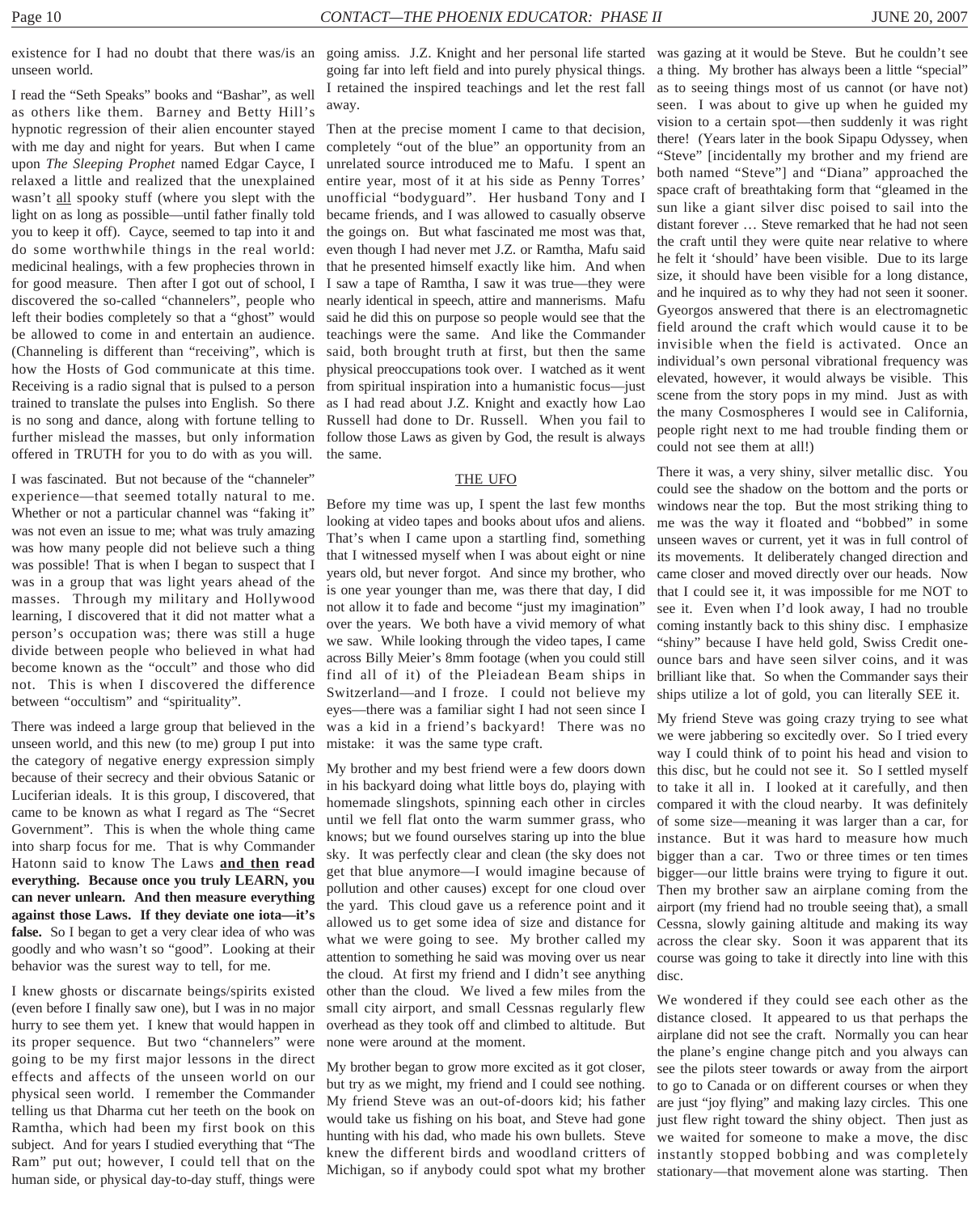"backing up". The plane kept coming. The cloud was going to be briefly between them, but in a few moments they both would be past the cloud and in total visibility once more.

That is when all doubt about the disc being intelligently controlled left us. The craft then performed a synchronized maneuver around the cloud as the airplane passed, then came up behind the airplane! It followed the plane for a short distance, then halted as the plane continued on out of the area on course to its far away destination. As we watched in awe (and a little reverence, I might add), my friend gave up searching and occupied himself with something else, allowing my brother and me to play this experience out. That's when the disc seemed to now focus its attention specifically on the two of us, coming back to our position briefly, then moving off in a different direction, slowly at first, then finally disappearing from sight.

The spell broken, we ran home to tell the rest of the family what we saw. I had remembered every detail of that craft and never saw anything like it—especially its manner of movement—on TV, in the movies or in real life UNTIL I SAW BILLY MEIER'S MOVIE FOOTAGE. Then it was like someone had filmed the craft we saw that day and was presenting it again now for me to revisit the experience.

#### THE FAMILY OF GHOSTS

The second experience I wish to share (I am embarrassed to take up this valuable space, but I am "nudged" to share with you in that my experiences will help others to come into some understanding about what we bring in this newspaper—*CONTACT* is, after all, about "contact" with higher realms of human understanding) also has a witness, and it's a good thing too because otherwise I probably would have talked myself out of telling of it. This also happened in Michigan and also involved one of my brothers, this time my youngest sibling.

It's been a few years, perhaps a dozen (I'm not so good with "time"—in my occupation, I think that is supposed to be a good thing). It was a quiet, empty night, about midnight at the latest, because my mother goes to bed early and sometimes, on Fridays or Saturdays, the "kids" hang out in her room to catch up on Hollywood (or family) gossip. My father would be watching the late news or something before the house is shut down tight for the evening and everyone goes home. My brother and I were on separate parts of the front porch engaging in a little small talk before everyone said goodnight. He was over by the front steps, and I was standing at the side railing by the driveway. A vehicle or two and bushes blocked part of the porch that looked down the block. Everyone was inside the other houses and no cars were out. In total quiet (perhaps it wasn't Friday or Saturday after all), it was one of those evenings where it seems there is a big "jar" over the area and there is that feeling that sounds and movement have a slight "echo" to them. Also that soft plugging of the ears, but not uncomfortable, was in the air.

My brother and I had allowed silence to be the motivator of whatever we were musing about, when I looked up (in a direction I was gazing absentmindedly in already) and saw a small group of people a few doors about it, that my friend Steve and his family used to live in when we saw the craft as children. There were five or six people standing in the yard near (but not in) the street, all girls and a boy. The oldest was a girl of perhaps sixteen; she was the tallest. She seemed to have charge of the others, although the boy seemed to be of the age—as all boys get where he doesn't need watching over and is more or less on his own, but careful not to stray too far. The oldest girl held on to the youngest child, close by the hand, and the other two were each slightly older respectively than the "baby" of six or seven years old. There was one more member of this group, but that one was not focused on at the moment.

I studied the "family" for a few moments by myself before I called to my brother to walk the eight or ten feet to where I was. The youngest of my family is also the most pragmatic: if he can't see it, touch it, smell it—it doesn't exist. (However, needless to say, after that night his horizons have been greatly expanded!) Though I knew instantly that this scene was not "normal", I tried to explain it away as rational in my mind. After coming up with no logical reason as to who these people were or how they came to be in that spot a few houses down from my parents' house, I casually called to my brother in a normal tone of voice, "Who are those people?"

My brother walked over to where I was staring (thinking to himself, "what does my eccentric big brother see this time?") and looked at the scene. After a few moments he said, "I don't know." Right away I knew that, not only had I not imagined what I was looking at, but it appeared that he was just as fascinated as I was—this was NOT a normal occurrence.

#### THEY WORE MEDIEVAL OR TIBETAN ROBES

Two things struck me as odd: One was how they moved. They were milling about as if waiting for an elevator or something, but it was a "floating", graceful movement, not the jerky, awkward way (by comparison) that people move. Second was how they were dressed. It reminded me of what Tibetan Monks wear, a darkish outer robe made of wool with a lighter, thinner under robe. A light colored rope "belt" was around their waist, with the extra length hanging down in the front a foot or so. Hoods were gathered at the shoulder. The girls' hair was long and seemed straw colored. The boy's hair was a little darker and cut at the ears and above his neckline. They had not looked at us yet, though they faced our direction.

All the while my brother and I said nothing to each other, each of us taking in the scene and mentally trying to come up with a logical reason for these people to be here. Then, after seeing all we could from this distance and coming up with no answers, we backed away in silence and moved toward the stairs. When the bushes and van blocked our view, we assumed that by the time we went down the stairs and across the yard to the sidewalk in front of the house, finally being able to see them again, it would prove to be shadows or some recognized

it moved away from the approaching Cessna like it was down—in front of the same house, now that I think situation—or, or, or. But when we reached the sidewalk, we froze in our tracks—not only were they STILL there, but they looked directly at us.

> You could see their eyes focus right on ours! They paused briefly, then the children continued moving about in that restless manner that all kids do. We could see they were partly on the grass next to the street and half onto the sidewalk. It was interesting to note that we were all on the same level now and they were of normal height. The oldest girl—"the babysitter"—busied herself with keeping the little ones placated, and they seemed to mostly ignore us, just as if you happened on the same situation at a mall or something. Again, without looking or speaking to each other, my brother and I began to move toward them. We were now little more than two houses away (eighty feet?), yet nothing changed. The dress was still what it appeared to be when we were up on the porch, and the color of their robes was more vibrant, reminding me of the clothing of Medieval times depicted in movies and picture books.

> Then as we got to two houses away, our focus shifted to the tiniest member of the group, on the end directly in front of us on the sidewalk. Sometimes this entity was blocked by one of the children, but now we could see it clearly. This was no child, nor was it in the same dimension (for lack of better description) as either we or the family were in. It seemed to be two dimensional, and its movements were like those of a cartoon character—quick and not necessarily adhering to all the laws of nature. Its appearance was even more unusual. It was a cross between a monkey and an elf and it was black and white, like characters from a classic movie—all various shades of black and white. It had clothes on and could easily have passed for one of those monkeys that accompanied street musicians/beggars with a music box or accordion. In truth, it looked exactly like one of the flying monkeys from "The Wizard of Oz"!

> My brother and I had gotten a little less than two houses away when the entity suddenly saw us! Up until that moment, we had assumed it had seen us and paid little or no attention as we moved toward them. It took two "leaps", and if it had taken one or two big ones, it would have been on us before we could have turned around to run. But the oldest girl made a gesture or motion and a sound (we do not remember hearing anything from the entire encounter, but it did seem that you knew what they were saying—their mouths moved, not like ours, but just opening and closing lips, with shadows of the shapes their mouths were making, but with no audible sounds), like calling your dog to keep him from jumping up and putting his paws on your clean trousers. The entity immediately stopped and returned to her free hand, though it wanted to come back to us.

> We were terrified. If anyone had been looking out their window, they would have seen two big, grown "tough guys" holding on to each other for dear life! After a moment, our feet became unstuck from the sidewalk and we inched along; our curiosity and amazement at all this had to be satisfied at all costs. Being the sons of a retired Army Jumpmaster who had three boys follow him in military careers, we had no choice!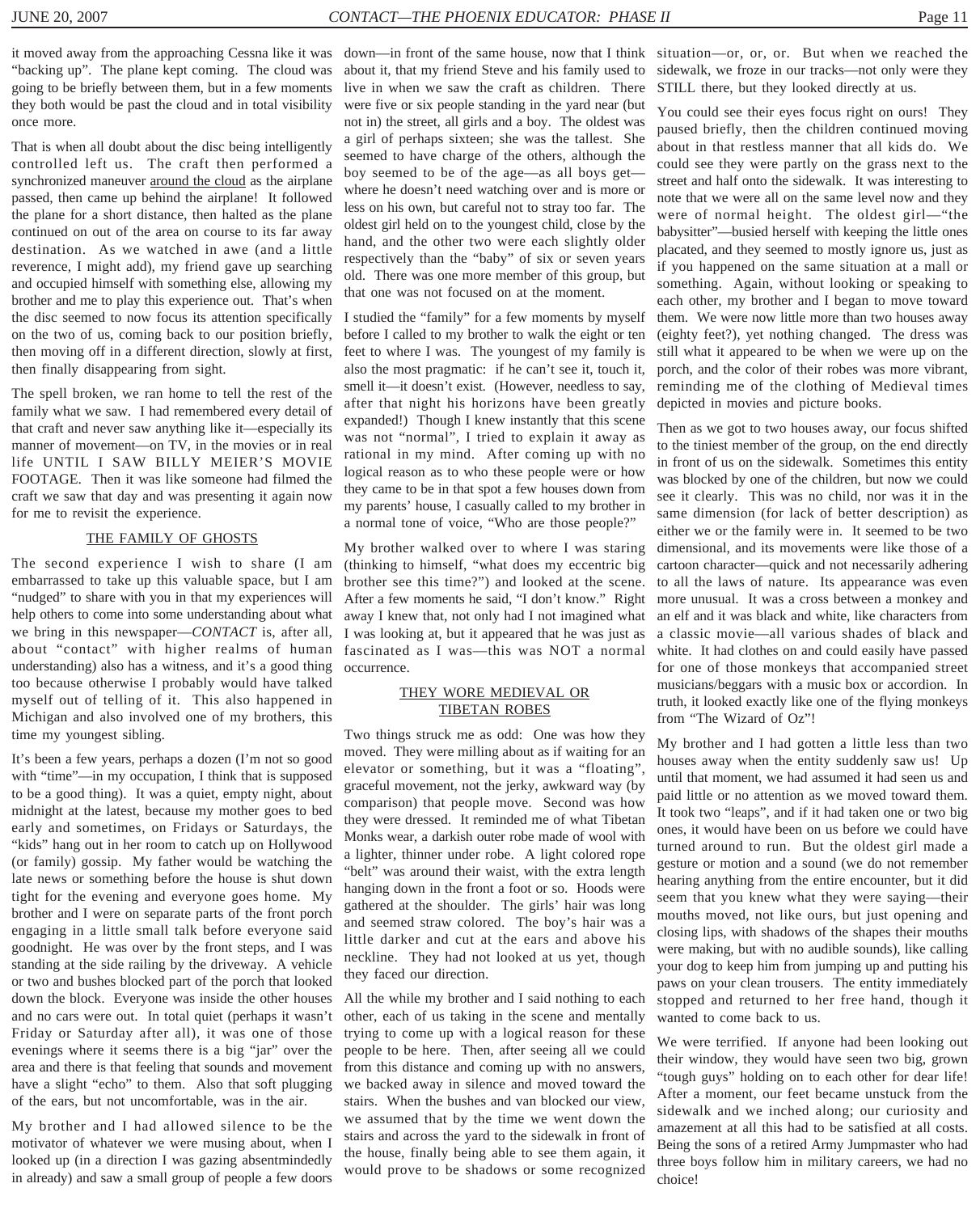were less than a house and a half away and could clearly make out their faces, the fiber of the rope belts—everything. Then, as if we had not already seen it all and in a scene neither of us would ever forget, something unfolded that defied ANY description. Behind the family appeared a great archway maybe twelve feet high! They stood to one side of it, and we were able to see past them. What we saw made us completely forget about the family and their "flying monkey". Through the beautiful architecture of this magnificent archway, we could see another place, maybe even another time.

Through the entrance or portal, we saw what seemed to be huge marble columns, elegant stone foundations, polished marble floors and other large doorways and halls. There were people just like those out here in front of us, but without the heavy outer, hooded cloak. They were walking in different directions, in small groups of twos or threes, some with books and others in what seemed like philosophical discussions sitting near one of the beautiful "statues" or structures. It reminded me of what ancient Greece must have looked like, yet there was a feeling of great technology, though you did not see any signs of it, save for the lighting. It was an enclosed place, but "light" was everywhere. The colors were vibrant, but did not seem to be colors exactly like we have in our everyday world. (Years later, I saw a scene that, to me, was somewhat identical to that place. I was shocked when I saw George Lucas' last "Star Wars" segment, "Episode VI: Revenge of the Sith", and they showed the Jedi Temple—the halls, the columns, the vastness, the texture was all the same. Even their dress was similar, but what my brother and I witnessed was robes of a light, whitish color, with a matching cord around the gatherings at the waist.)

We paused to take in this new dimension of the incredible, fantastic scene, then we inched closer. As we got to perhaps a half a house (plus a driveway) away, we were halted dead in our tracks once more. Both of us were looking toward the top of the archway as a figure appeared at one side: a giant human being with the same light, whitish robe, but with the heavier, darker robe just off his shoulders—as if he was ready to go looking for the family that was out here with us. This man seemed to be youthful, yet at the same time he seemed to be as old as time itself! (I thought he looked like the standard depiction of a "Moses", while my brother calls him "Father Time".) While the people in the background through the arch continued doing what they were doing; and the tall bearded giant, as high or higher than the archway, waited; the girl and the children with their little entity seemed to line up and face us like the actors do in a Broadway show, just before everyone takes a bow. Then—and this too was as fascinating as everything witnessed thus far—THEY SIMPLY WEREN'T THERE ANYMORE.

This must be what is meant by "in the twinkling of an humanity, precious friends, and you dropped your eye." They did not fade out, vanish, ascend or blink Heavenly Banner into the mud. If you allow the evil away like in "I Dream of Jeannie". The scene— EVERYTHING—simply wasn't there anymore. We the planet, who will weep for you, especially since let go of each other's arms and rushed up to the spot in front of the tree trunk where it all happened. The

We looked for shadows, branches, even the tree itself, yourself in that it can be regiven in kind. Your task but it was too far away and could only have accounted cannot be done for you. for a tiny, tiny portion of the scene at the trunk. What we saw had extended out along the grass onto the sidewalk, along the sidewalk and high into air.

After we quietly searched the area and could find nothing—all was still quiet, with no neighbors or cars or any sign of life—we rushed inside our parents' house. Everyone was in my parents' bedroom, and as we joined them, they could see on our faces that we had an interesting story to share with them. We waited until that moment to talk about what we had seen, and out it flowed. We were just as amazed to hear each other's back and forth description as our family was getting to hear it for the first time. To this day, we still have no explanation for what we saw that night, but we do know that it was meant for us to witness the family of ghosts and the place they came from. To me it is proof that all things really do happen in the same place, at the same time, like the Commander has said. Visually seeing and experiencing this with my brother is the strongest "proof" I have of the existence of the unseen world.

I have many other examples that I personally can count as signs, sightings and experiences, but this one, and seeing the craft with my other brother, are the best because they were with my family and I could relate to them more having grown up with them. I have seen incredible displays of various craft and other fantastic phenomena (as well as military tinkering by the adversary) in Tehachapi and other spots, and all of it is exciting to me. They give proof that these things the masses still have no real concept of (except what the elite give them) do exist.

I have taken enough time here and I will now get back to work so that your (and my) lessons from the Lighted HOSTS can continue without further delay. Thank you for your time. Ever in service to God Aton of the One Lighted Source, Jonur to close.

#### **3/4/07 from HATONN-jonur**

Good morning, Hatonn present in service and Light unto Holy God of The One Source. As we reestablish our routine for the daily writings, I would like to move directly into events and planned happenings geared to the removal of the few Rights you have left as a nation. Though you are not aware of it (except those of you who are long-time readers of this newspaper and the JOURNALS), every major occurrence that plays itself out in your controlled media is specifically designed by the Zionist Khazarian "Jews" to strip away the moral fiber of America. Once, your nation represented what was Goodly in a people who desired their liberties and freedom. Now, you have been transformed into the "Great Satan", and the world has no one left to look to for *salvation*. You were to be the hope of ones incarnate to murder God's children and devastate God gave YOU the power to prevent it? Can you not see that destiny is in your own hands? The Hosts of

Arm-in-arm, we crept cautiously closer. Now we tree was not even visible to us through most of this. your Creator await your actions; you must first give of

#### TODAY'S WATCH THE STORM TROOPERS MARCH AGAIN

Your deadly adversary is closing the steel trap around your nation. The Jewish Khazarian medical establishment has gotten your population addicted to all manner of drugs ("legal" and illegal), and your television programming has completely closed you off to real news and the actual state of world affairs. Remember when the world was terrified of goosestepping black boots marching across Europe? Well, while America was in a drug and media induced stupor, much, much worse marched onto U.S. soil in the dead of night.

When the case was made daily in your "non-news" broadcasts to "fight terror" and to get rid of assault weapons so lone, mind-controlled killers would stop raiding shopping malls, office buildings or schools, the door was left wide open for the truly evil beings to walk in. The forces needed to capture your nation have been steadily reinforced FOR DECADES. While nice, law-abiding citizens were having laws created against them for owning firearms (like their Constitution gave them the Right to do **so they could protect themselves from an invading army**), enemy combatants came pouring into your nation. They immediately took up quarters in dozens of newly created ARMED Federal Agencies.

These new "Feds" operate under United Nations Mandates and do not recognize your U.S. Constitution. In fact, all Americans who consider themselves patriots or followers of the Constitution ARE ON A WATCH LIST AS TROUBLE MAKERS TO THE UN! When the word is given, it will be these true Americans who KNOW their rights who will be the first to look outside their window and see the Blue Helmets in their armored personnel carriers. If the terrorists are so-called Arab Muslims in other countries, why are all the special tactical units in your backyards? Why do you have less freedom than your enemy?

When the storm troopers and the Gestapo took over the populous European cities, they too had well-laid plans to get them into position.

#### EMERGENCY REGULATIONS: THE PERFECT COVER

For America it will be by "Emergency Regulation" that the wardens will be moved and eased into place. Keep in mind that EVERYTHING is done *"by way of deception"*. This is the motto of the Khazarian (Israeli) Mossad, and when they "do war," the thrust is to secretly manipulate the battlefield—in this case, the good ol' U.S. of A. They have planned long and hard for the day that the "Jews" defeat the Christians and no stone has been left unturned in their eons-long quest to rule over you. With each new emergency, you are locked more and more into their trap. And as they present various staged incidents to be trumpeted in the media, you-the-people jump right on their bandwagon and demand that *more be done to make*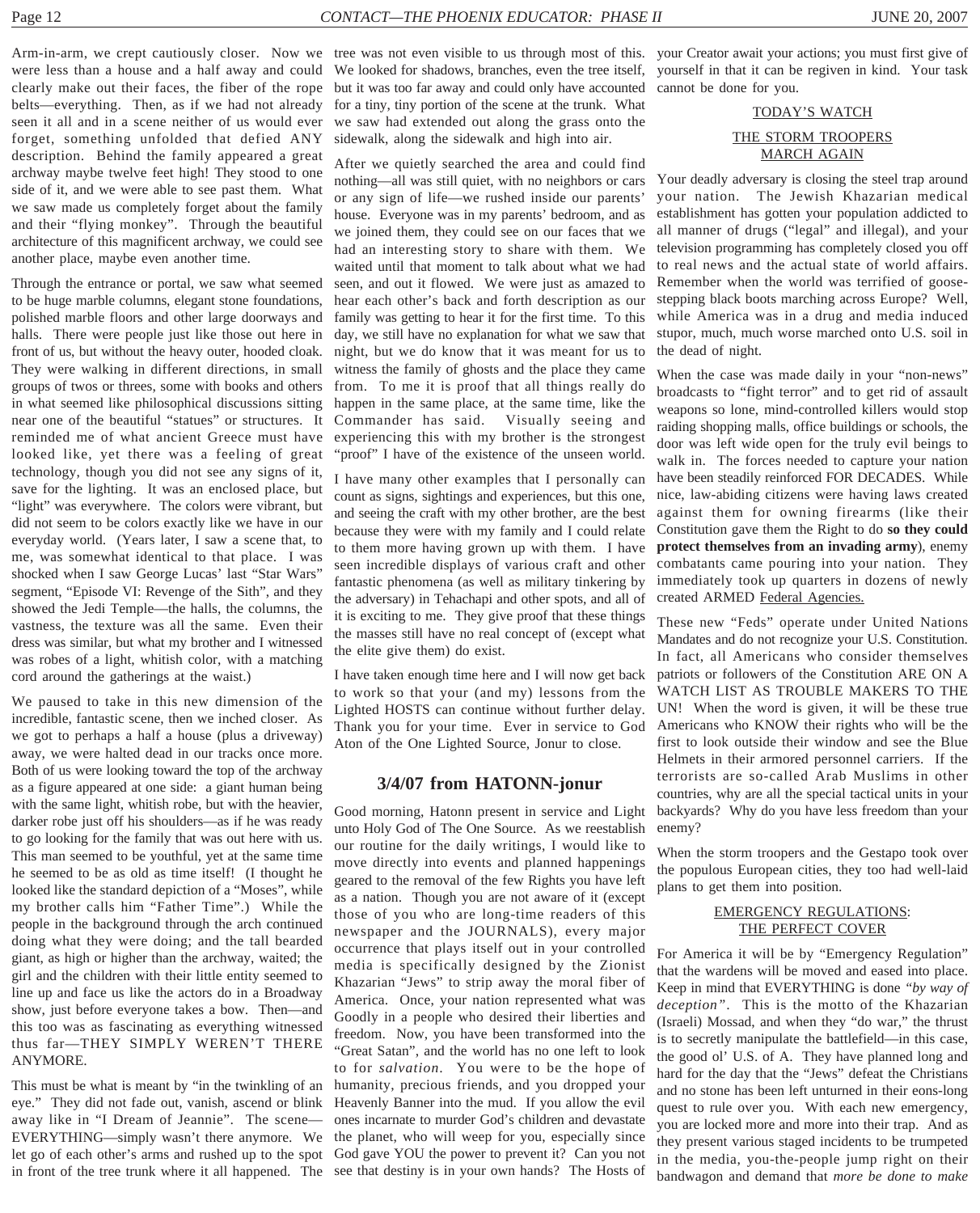#### *your cities and streets "safe".*

It comes as no surprise when the Jews have nice new legislation already prepared that just happens to address the problem. The laws they have put before your elected officials not only take away your liberty, but remove your right to raise your children the way you want. The Jews have put their own regulations on what you do in the home so they can get a foot in the door and destroy the family unit. Long has this been a major goal of this God-less bunch of inhuman parasitic beings. They introduce drugs, pornography and violence of every type through your TVs, and then they come into your homes and take away your children on a whim. This is how it works, chelas; this is how countries like China lost the sovereign rights of the people. America is walking down that same path, and no one notices.

#### ALZHEIMER'S, AIDS, CANCERS: JEWISH VACCINES ARE THE CAUSE

The Influenza vaccines are giving Alzheimer's Disease to the elderly, immunization vaccines are giving your babies Autism and the HPV (Human Papilloma Virus) vaccine is giving your female population Cervical Cancer. The HIV virus that causes AIDS is being given to the masses in every injectible you can think of, not to mention the fact that it is being spread by the sexual life style your music videos and television soap operas like "Desperate Housewives" are constantly bombarding you with. The Jewish Khazars don't have to shoot you; the lack of moral behavior Americans display on a daily basis is evidence that you are automatically depopulating your own species!

Jewish virologists have created these and many other deadly viruses so that through Silent Weapons for Quiet Wars, their Israeli Utopia will be realized in these end times just as they planned. And you even paid for the research—talk about adding insult to injury! The problem cannot be dealt with at the federal government level; they will not touch the issue for fear of losing their offices through blackmail and other scare tactics. Besides that, **the depopulation program of Blacks and other minorities IS a GOVERNMENT PROGRAM. The World Health Organization, whose AIDS Center is in Soviet Russia!!!, called for the creation of AIDS within their own agency! This was done in conjunction with the Centers for Disease Control (CDC) and a Treaty with the U.N. specifically for "thinning" the global population of human beings!**

So it will have to be a state-by-state crusade—with power going back to the state governments—of individual Americans joining together if you are going to stop the genociding of your planet. For as these diseases get out of the control of even the elite conspirators and become worldwide PANDEMICS, every man, woman and child could be wiped out. Military-grade diseases like Anthrax can be put atop nuclear thrust system missiles and literally destroy all life on any given continent or the surface of the planet itself. When you see the Israeli Lobby telling your congress to send you off on yet another war and another war—this is the Armageddon that is poised to spit back in your face. However, you are never given ALL the facts, are you?

#### CLINTON CLUTCHING AT STRAWS: BLAMING OBAMA FOR GEFFEN'S **STATEMENTS**

The Clintons are trying to blame Barack Obama for the **truthful statements** Hollywood Mogul David Geffen, made about the Clintons' (both Bill's and Hillary's) long history of lying to the public. Her spokesperson said, in a totally ridiculous tirade, that Obama is to blame for the statements because he did not denounce them. First of all, why would he denounce ANYTHING someone else says about Bill and Hillary?!!? Doesn't Geffen have a right to speak his mind? And who made Obama the Clinton's "pitch" person? Second, Geffen spoke the truth about their history of lying. He was correct about the Whitewater Law Firm lies involving Hillary, and who would argue about her husband's emphatic denials during the (later admitted) Monica Lewinski affair? Plus a ton of other outright lies dating back to the Arkansas governorship—some involving murder and the Mena connection to Bush, Sr.'s, drug trade. These are also available for public research, so go look them up! Get informed about the Clintons yourself.

Clinton's "campaign" is non-existent to the people who REALLY DO want to take back their government from the evil perverts who have all but ruined the United States of America. Barack Obama is so far out front that the people behind her are reaching wildly for anything to hold onto to stay in the election. Already the other thousand-and-one presidential candidates look like nothing more than cardboard cutouts at best—lying, hypocritical degenerates who are willing prostitutes to the Israeli Khazars, at worst. Either way, you end up in serious trouble if ANY of them is put into a position of power. Only Obama can lead your nation out of this poisonous, suicidal evil that has a hold of you.

He cannot do it without the voice and backing of the people. Make your vote count for something! This is the most critical time since the founding of your nation. The American government is set to fall to the British Israel Organization. They have infested your Constitutional Republic with the most vile, Luciferian vipers known in your nation's history. The grass roots "movement", if you will, can stage a bloodless coup and take back your government and put it back into the hands of the people. Get behind Obama and see to it that he gets into the White House. Get his strong right arm in there with him in the person of General Colin Powell. He IS a Vice President who can back up Obama where he needs it most! Both represent an America the world is willing to listen to, for the two REPUBLIC GOD GAVE YOU! YOU HAVE of them represent the nation you are striving to MANY ALLIES YOU ARE NOT AWARE OF, AND become.

The concept of justice, equality and liberty is not something only you have been struggling with as a free country; the other nations are killing themselves through civil wars (caused by the same British Intelligence/Mossad terror tactics), and it will be through your example that they will find peace. All eyes are on the build-up to getting Obama in office and turning your government around. You must get rid of the evil trash that makes up your elected bodies; **they have done nothing but harm to your people and your economy—THEY MUST BE REMOVED** **FROM POWER.** Can you not see what they have done with the responsibility you gave them? Greenspan only has to MENTION "RECESSION" and your stock market crashes! Again I repeat, **you are in the worst DEPRESSION your nation has ever seen!**

#### PATRIOTS RALLY AROUND JAY ROCKEFELLER

The CIA, FBI and other Intelligence Agencies who know what is going on with the deliberate sacrificing of the U.S. and the planned Nuclear War are siding with Jay Rockefeller and the Christian Russians of Soyuz and Pamyat. This entire grouping of former elitists has been given a "second chance" (along with Powell) to make things right with their nation AND WITH GOD.

The Rockefeller patriots are against the Bush Cartel's blatant Zionist affiliation and do not stand with the Bolshevik Khazarian Jews and their genocidal war against mankind. These patriots are the agents on the front line who will be the first to die when the Jews move forward with their plan. This new generation "Rockefeller" wants to be part of the goodly team, and like Powell he needs you, America, to help him right the wrongs of his former controllers. When a man is given the opportunity to salvage his own soul—and he takes it—there you will see a man who will give his life to turn things around.

I repeat: GOD NEEDS NO MORE DEAD MARTYRS! He needs living, breathing people LIVING for Truth and Change back unto the Light. The secret agents and intelligence analysts who sit and watch their comrades being systematically killed or removed from power know exactly who is doing the maneuvering. They see who the Zionists are (Jews and non-Jews alike) and realize that this group indeed does represent the Anti-Christ/Anti-God element in these final days. These secret servants who joined the ranks because they love their country and hate "communism" ("Khazarianism") are your best fighters because they bring with them information that will clean out your government of the vile crooks and treasury embezzlers. THE ROCKEFELLER OPERATIVES ALIGNED WITH "JAY", AND THE WHITE (MEANING CZARIST CHRISTIAN) RUSSIANS, HAVE THE DOCUMENTS THAT DETAIL ALL THE CRIMINAL ACTIVITIES AND ASSOCIATIONS OF PAST AND PRESENT GOVERNMENT OFFICIALS.

UTILIZE "THE LIST" TO CLEAN HOUSE AND REESTABLISH THE CONSTITUTIONAL THEY ARE WAITING FOR THE AMERICAN CITIZEN TO TAKE A STAND FOR GOD AND NATION. Then they will rally to your defense with everything and anything you need to reclaim God's chosen land. For you see, America—*The Great Experiment*—applies not just to that small section of North America between Canada and Mexico, BUT THE ENTIRETY OF A SPECIES OF MAN looking to make his transition into living in Peace and Harmony as The Creator intended. The souled beings, amongst the walking dead and the puppet masters for Satan, have no wish to give up this planet to "the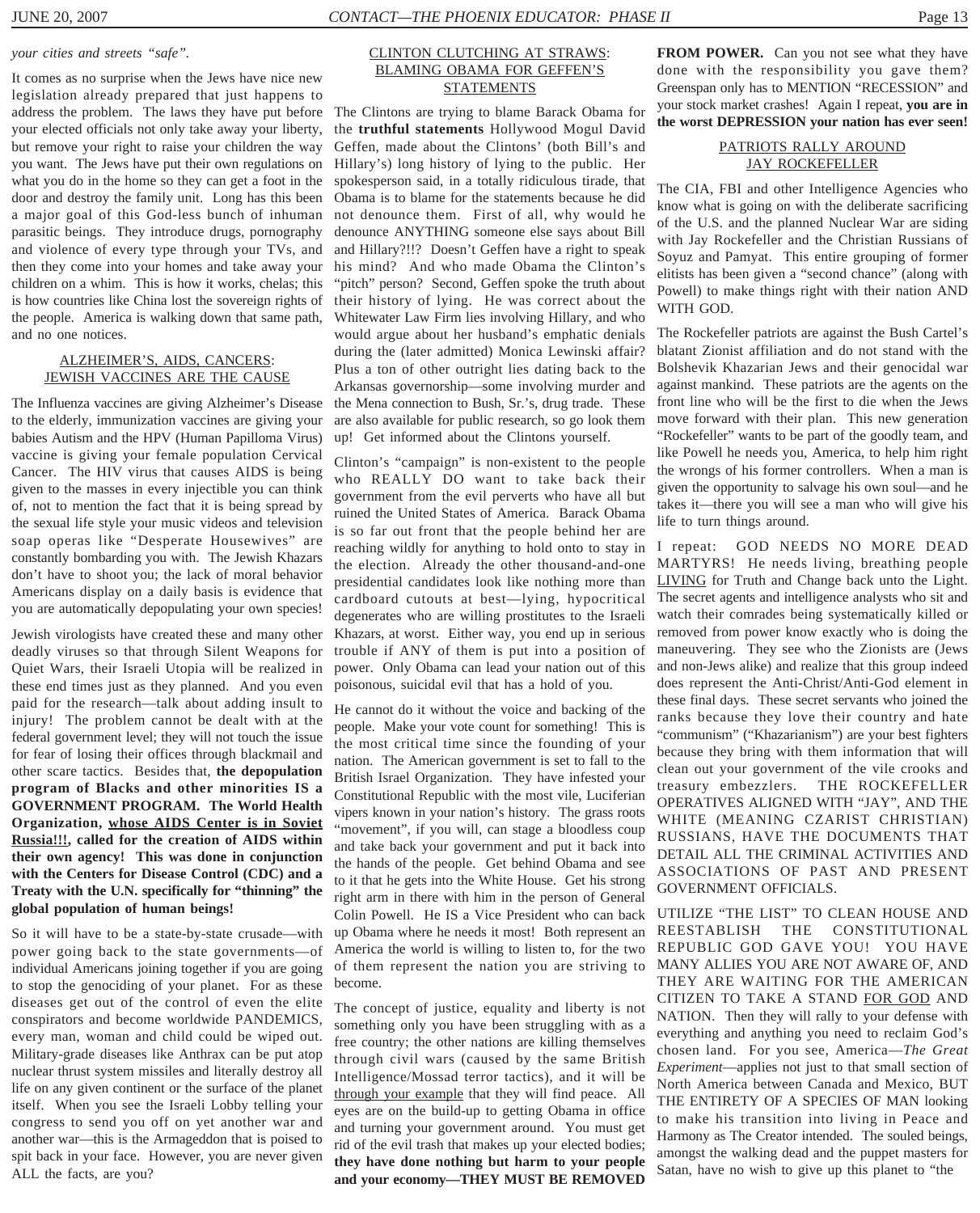The Hosts in preparation for The Coming of The Master Teacher, who is waiting for The Father to signal "The" Son's arrival.

Sananda is aboard the Phoenix (formerly the Bethlehem), and you can see the Golden Radiance "star" from which The Christ will come. It is most prominent in your evening sky, **along with other, highly visible craft.** Keep your vision focused to the Heavens, for this is where you will get your "signs". "Jesus" is coming from space, precious ones, and The Hosts of Heaven (SPACE) will come before Him. And we are here.

Gyeorgos Hatonn, Commander in Chief, Earth Project Transition, Pleiades Sector Flight Command, Intergalactic Federation Fleet—Ashtar Command; Earth Representative to the Cosmic Council and Intergalactic Federation Council on Earth Transition.

Thank you for your service this day, Jonur. Hatonn to clear frequency, please. Salu and Amen. Out.

### **WHAT IS GOING ON IN THE PHILIPPINES?**

## **No More Coup Plots Analysis**

**By Alejandro Lichauco**

—from *The Daily Tribune,* 05/31/2007

GMA (Gloria Macapagal Arroyo) should have every reason to celebrate the opposition's decisive victory in the senatorial race because that, in this writer's view, virtually wipes out every reason for a military takeover. Before the election results started to pour in, there was widespread expectation that the opposition wouldn't be any match for the administration's arsenal of gold, goons and guns. Hence, talks of a coup were as widespread as the expectation that the senatorial bets of the opposition would be cheated down to their last pair of socks. But that wasn't what happened. Obviously, the administration's arsenal of gold, goons and guns wasn't any match for the overflow of popular rage and the most dramatic evidence of that, as well as the most symbolic, was the outcome of the senatorial race. Not to be underrated, of course, were the symbolic and no less dramatic results of a number of local elections, such as the gubernatorial race in Pampanga (won by a Catholic priest), the mayoralty race in Manila (won by a law & order guy), Makati and Pasay and the political knockout delivered to GMA-backed world boxing champ Manny Pacquiao.

But that said, it must also be said the spectacular performance of the opposition knocks out the main reason for whatever coup had been in the making. For whatever coup had been in the making was premised principally, insofar as this writer can make out, on the assumption that the elections would be the latest and ultimate proof of the fraud, deceit and dishonesty of this administration as well as of its illegitimacy.

But since things didn't turn out that way, for the coup plotters to mount their coup now could draw on them

devil". God's people are here on a mission to join the rage of the nation, particularly of the opposition governments under the leadership of the military senators-elect.

> If this perception is correct, then the administration should have every reason to thank the opposition for having opted to participate in the elections, instead of boycott it as many had suggested and, more important, to have won.

GMA has every reason to view the opposition's dramatic triumph in the senatorial race as the proverbial blessing in disguise. The question, then, is what next?

Actually, it is now the opposition senators who would be under test. What do they say and do now? What alternative program of government would they, in their collective capacity as opposition, present? Theirs is a priceless opportunity to show that the opposition is deserving of being called upon to function as the next government and that their acknowledged leader, whosoever he or she might turn out to be, deserves to be the next head of state.

But that's for the future. At this point, one can only speculate and hope that the incoming Senate would serve as the nation's hope for the future; that the opposition senators would finally provide the proverbial light at the end of the tunnel which would illuminate the correct path toward the resolution of the problems that have plagued the nation since it came to independence more than 50 years ago: mass poverty, extensive unemployment, homelessness, underdevelopment and economic backwardness, extreme imbalance in wealth distribution and economic opportunities, corruption, insurgency and, of course, secessionism.

If the new Senate can't do that, and do it soon enough, then expect coup plots to resume, and they would as night follows day.

If there's one lesson that the contemporary history of Third World states so clearly conveys, it is that, if civilian governments elected by what passes for democratic process can't resolve the problem of poverty and underdevelopment, authoritarian

become just a matter of time.

That explains the popularity of a military figure such as Hugo Chavez of Venezuela, the staying power displayed by the military governments of Park Chunghee of South Korea, Suharto of Indonesia, Chiang Kaishek of Taiwan, Franco of Spain, Nasser of Egypt and the military-backed authoritarian governments of China and South Vietnam.

The Filipino might be a slow learner politically, but eventually he will learn.

**\*\*\***

#### **ADDITIONAL COMMENTS BY E J EKKER:**

It appears to me that Mr. Lichauco is quite correct, which means to us, all of us, that we can anticipate very little real political progress during the months of June and July. The congress reconvenes July 30 by which time it should be fairly clear whether there is an impeachment coming or whether GMA will be able to buy, as she has done twice before, enough Representatives to kill it. For us, that is step one and if she is not impeached there could be a revolution of some kind. Since there is a 50/50 chance FOR impeachment, we have to anticipate her options to avoid jail for herself, many of her cabinet, and several military and police generals. She could try "Martial Law", which would end up in revolution. She and her generals could do a "military coup" and install themselves as rulers and that could work, at least for awhile if they took better care of the rank and file soldiers and policemen. Or, and this is the most likely, she could "save the country" by bargaining for immunity in exchange for stepping down. That would leave the Senate President as President (her current VP would have to go with her) and that is probably acceptable to the people. It might, and should, not be acceptable to Estrada who is on his 7<sup>th</sup> year of incarceration and he still has a lot to say about it. He put together and held together the coalition that won this election of Senators, so it is impossible to forecast at this time.

# **THE NEWS DESK**

## **We Just Marched In (So We Can Just March Out)**

#### **By Ron Paul**

before the U.S. House of Representatives, April 17, 2007

#### **—from** Prisonplanet.com

All the reasons given to justify a preemptive strike against Iraq were wrong. Congress and the American people were misled.

Support for the war came from various special interests that had agitated for an invasion of Iraq since

1998. The Iraq Liberation Act, passed by Congress and signed into law by President Clinton, stated that getting rid of Saddam Hussein was official U.S. policy. This policy was carried out in 2003.

Congress failed miserably in meeting its crucial obligations as the branch of government charged with deciding whether to declare war. It wrongly and unconstitutionally transferred this power to the president, and the president did not hesitate to use it.

Although it is clear there was no cause for war, we just marched in. Our leaders deceived themselves and the public with assurances that the war was righteous and would be over quickly. Their justifications were false, and they failed to grasp even basic facts about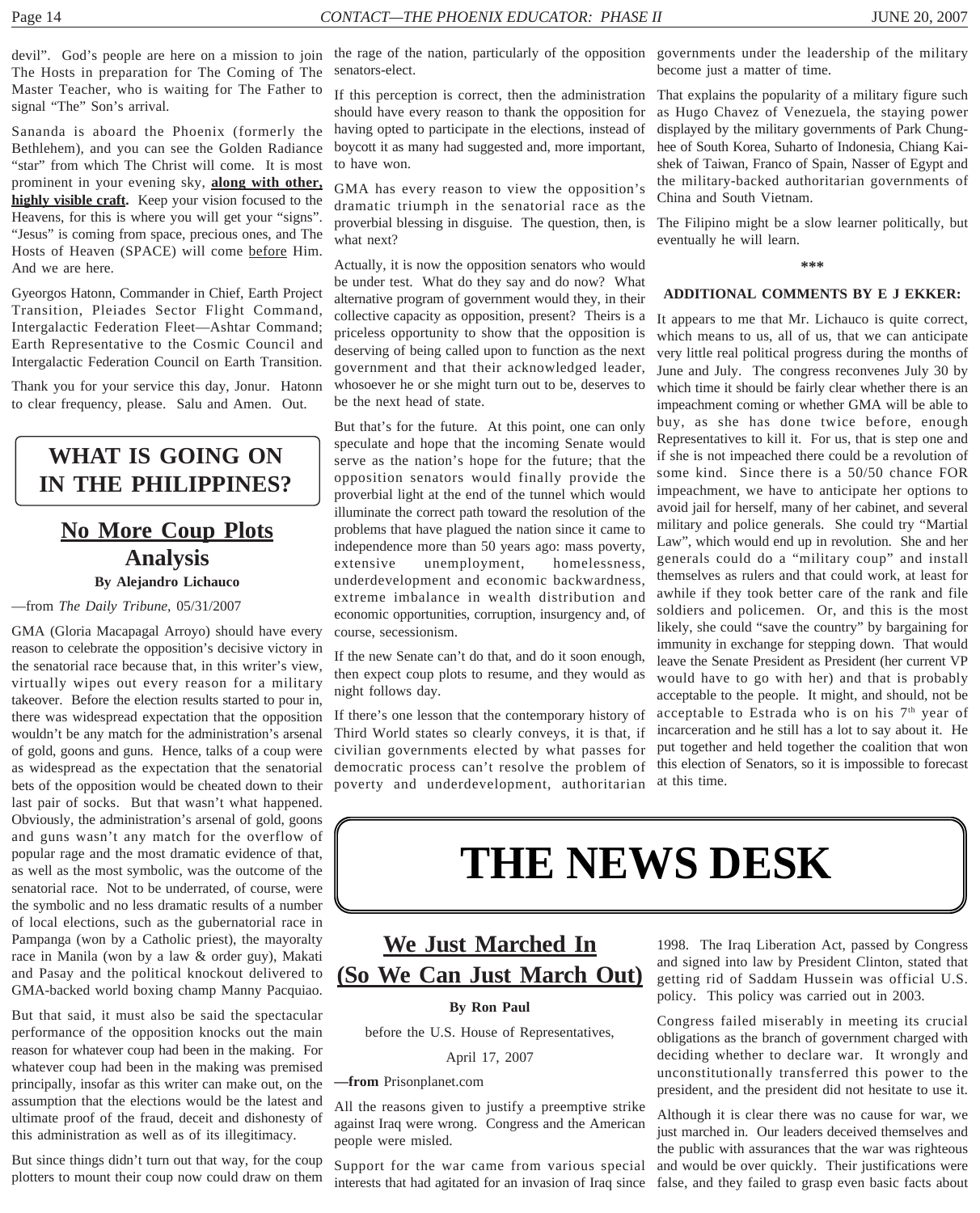the chaotic political and religious history of the region.

Congress bears the greater blame for this fiasco. It reneged on its responsibility to declare or not declare war. It transferred this decision-making power to the executive branch, and gave open sanction to anything the president did. In fact the founders diligently tried to prevent the executive from possessing this power, granting it to Congress alone in Article 1 Section 8 of the Constitution.

Today just about everyone acknowledges the war has gone badly, and 70% of the American people want it to end. Our national defense is weakened, the financial costs continue to drain us, our allies have deserted us, and our enemies are multiplying—not to mention the tragic toll of death and injury suffered by American forces.

Iraq is a mess, and we urgently need a new direction—but our leaders offer only hand-wringing and platitudes. They have no clear-cut ideas to end the suffering and war. Even the most ardent war hawks cannot begin to define victory in Iraq.

As an Air Force officer serving from 1963-1968, I heard the same agonizing pleas from the American people. These pleas were met with the same excuses about why we could not change a deeply flawed policy and rethink the war in Vietnam. That bloody conflict, also undeclared and unconstitutional, seems to have taught us little despite the horrific costs.

Once again, though everyone now accepts that the original justifications for invading Iraq were not legitimate, we are given excuses for not leaving. We flaunt our power by building permanent military bases and an enormous billion-dollar embassy, yet claim we have no plans to stay in Iraq permanently. Assurances that our presence in Iraq has nothing to do with oil are not believed in the Middle East.

The argument for staying—to prevent civil war and bring stability to the region—logically falls on deaf ears.

If the justifications for war were wrong;

If the war is going badly;

If we can't afford the costs, both human and economic;

If civil war and chaos have resulted from our occupation;

If the reasons for staying are no more credible than the reasons for going;

**THEN** 

Why the dilemma? The American people have spoken, and continue to speak out, against this war. So why not end it? How do we end it? Why not exactly the way we went in? We just marched in, and we can just march out.

More good things may come of it than anyone can imagine. Consider our relationship with Vietnam, now our friendly trading partner. Certainly we are doing better with her than when we tried to impose our will by force. It is time to march out of Iraq and march home.

#### **The Coming Starvation In America**

—October 3, 2005

The government of the United States, by Law, was to always maintain a three year mixed- grain survival storage for every man, woman, and child in the United States.

Like most Laws of the land, the politicians never took heed as to why our wise ancestors had this reserve requirement established. It was to make sure that, in the time of a National Emergency, the people had the most important mainstay needed for survival individually and as a Nation.

Remember, the people make the Nation—the Nation does not make the people.

In the 1960's and 1970's the different political administrations of Washington, D.C., walked away from sanity and started to give the surplus grains which were in elevator storage all over the country to other nations such as the Soviet Union, India, etc.. This continued over two decades until the elevators were empty and the reserve of grains that were in reserve as per a national crisis....were gone. Of course, this was done to enhance international "friendship" with other nations, even if those other nations were The United States Government for the past 75 years self-admitted enemies of the United States.

Remember, there was enough grain in storage, paid for by the American tax-payer, to last the masses inside the United States for three full years if need be. But now it all is but gone!

By 1996, the United States Department of Agriculture (U.S.D.A.) claimed that there was enough food in warehouse storage to last every man, woman and child in the cities a 3 day supply and a 5 day supply for every man, woman, and child in the countryside, should a great national emergency occur. In other words, if food trucks stopped running, the food supplies for the masses would be 3 days in the cities and 5 days in the countryside.

In 2003, the U.S.D.A. stopped measuring for "days in reserve" of food for every man, woman, and child in the United States because the amount of food in storage in the United States dropped under a 1 day food supply for every man, woman, and child in the United States. Thus, the U.S.D.A. started to measure in individual pounds as to how much food was in the In conclusion, I highly suggest that you pull your head food-chain per person in the United States as per 300 million people.

In 2003, there was 77 pounds of food per person in the warehouse food-chain in the United States. What this means, is that during a national emergency, only 77 pounds of food per person is available before all food is TOTALLY GONE in the United States.

By September of 2005, there is now only 15.7 pounds of reserved foodstuffs in the food-chain for every man, woman, and child in the United States. This means that there has been an 80% decrease in the past two years. That decrease is becoming greater with every The federal government, for itself, has millions of tons passing day in the United States. Of the 15.7 pounds of warehoused reserved food-stuffs, 11.0 pounds of the 15.7 pounds consists of unprocessed wheat. The rest of the 15.7 pounds of survival foods in storage for every man, woman, and child, totaling 4.7 pounds,

consists of the following foods:

1. Non-fat dry milk 2. Cheese 3. Corn by the bushel 4. Peanuts by the pound 5. Lentils by the pound

That's it folks! ... This is what the District of Columbia has set aside representing the 15.7 pounds in the survival food-chain for every man, woman, and child to stay alive on. This is not a daily supply, this amount represents the total food everyone will get for ... how long, who knows!

The U.S.D.A. Crop Production Report per September 12, 2005, contained said information, and this information was brought forth by Alan Guebert of the Farm & Food Report.

Collective communist farming failed in the Soviet Union and communist China, and the present form of Collective Farming (paying the farmers not to grow food) has totally failed in the United States.

Mr. Guebert also stated that one more disaster of the likes of the hurricanes Katrina or Rita against the United States, or anything to compare to such in whatever way, would create such a food panic, it would make the New Orleans rioting look like the Mardi Gras.

has been driving the United States deeper and deeper into the realm of communism. The United States is financially broke, the farms are broken down, the Nation has been de-industrialized, and the outsourcing of jobs continues to this day. Both corrupt federal administrations, the Democrat and Republican, eat off the same plate. They have labeled that plate; "Screw the taxpayer, each and every one of them."

Our European ancestors were very wise, honest and full of common sense. They had food cellars where they had food canned that could last them well over a year, insuring them that they would be able to plant a crop the following summer and still be able to survive waiting for crops to mature and harvest. They did not rely on the corrupt politicans who are liars and thieves.

But as I said, time passed by and the people put a false trust in their elected and appointed public servants, thinking that these same people were looking out for their personal interests. How sadly wrong the people were then, and still are.

out of the sand, check your food supplies, and if you do not have 6 months to a years food in reserve, then you had best sell something or do whatever you have to do, to immediately prepare yourself and your loved ones for safety. If you can store two years at this time: DO IT AS SOON AS POSSIBLE!

Remember, the 15.7 pounds of food in reserve is becoming less by the day, and at the present rate of speed, the United States is heading to what is called ... meal to meal. One more major disaster will drive the United States to its knees.

of preserved foods stashed away in underground storages, but this food is not for the masses, unless they surrender their firearms, and then they will get a food coupon from the \*feds\* to buy out of the federal government food warehouse wherever it is set up in